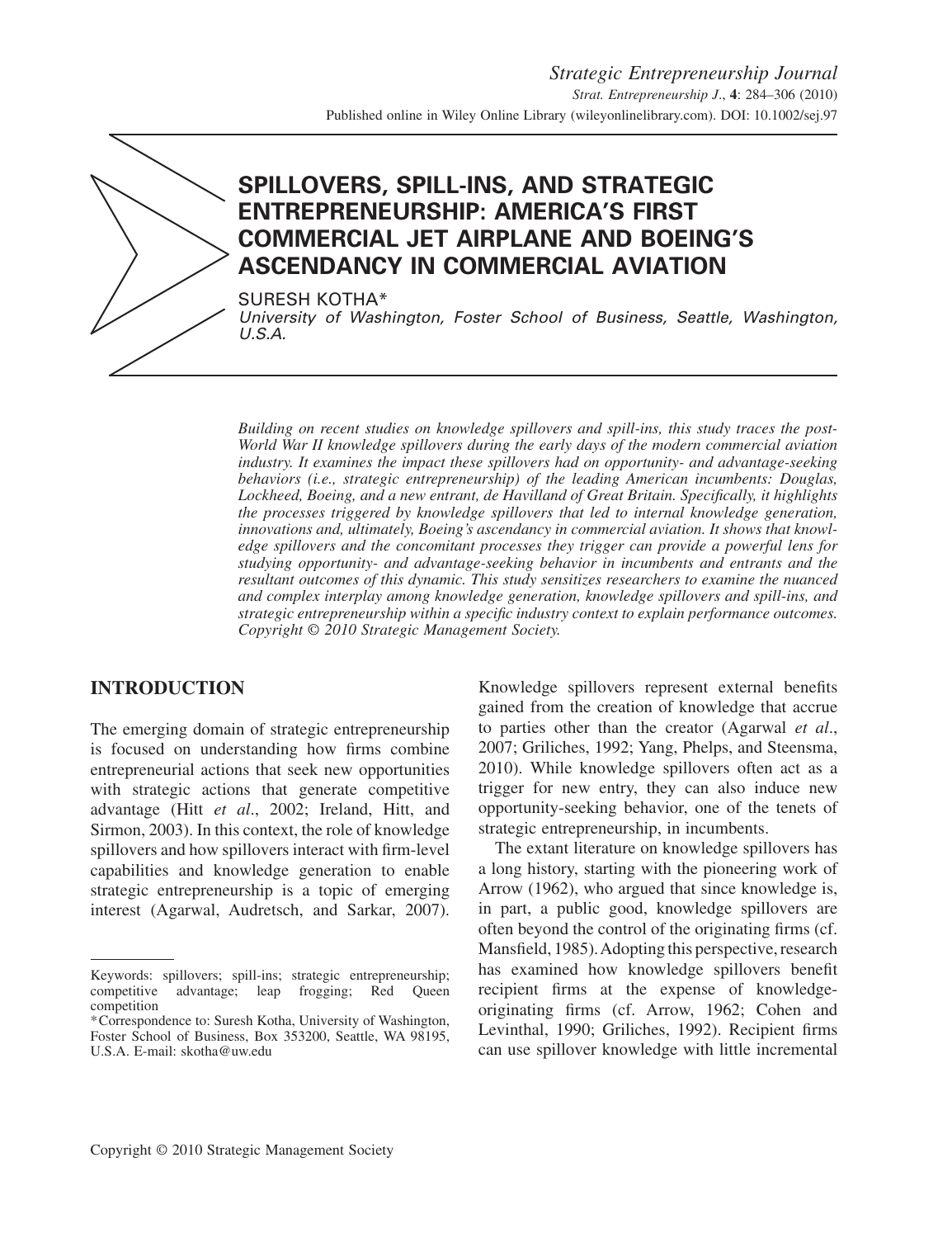cost and, in doing so, substantially reduce the financial costs of innovation vis-à-vis the originator's cost (Arrow, 1962; Yang *et al*., 2010). Studies have shown that knowledge spillovers enable competitive entry into a technological area and that such entry impacts the knowledge originator's ability to appropriate profits from their innovation (Jaffe, 1986).

Since knowledge spillovers influence innovative activity, research has enumerated conditions under which spillovers can be exploited (cf. Henderson and Cockburn, 1996). For instance, Jaffe and his coauthors have shown that the R&D spending of rival firms and universities in a firm's geographical area may influence its patenting activities and profits (Jaffe, 1986, 1989; Jaffe, Trajtenberg, and Henderson, 1993). Research has shown that a firm can access and exploit the knowledge of others more easily when it is developed within its own industry (Henderson and Cockburn, 1996). Also, such a firm is better positioned to exploit a pool of external knowledge developed by others pursuing similar technologies (Jaffe, 1986).<sup>1</sup> The key assertion underlying the literature is that external knowledge spillovers often benefit recipient firms at the expense of originating firms. In contrast, research that examines how knowledge spillovers benefit the firms that helped create such knowledge in the first place is less acute (Yang *et al*., 2010). Also, our understanding of the role played by strategic entrepreneurship in such contexts is only now emerging.

This study examines the phenomenon of knowledge spillovers and the concomitant entrepreneurial processes they trigger in an effort to understand how such processes impact *both* the originating and recipient firms. My intent is to examine the role played by industry- and firm-level contextual factors, which led to strategic entrepreneurship by firms in the fledgling commercial aviation industry. Specifically. I address the role industry context and firm situational factors played in who benefited from spillovers and spill-ins in this industry. Using the emerging literature on strategic entrepreneurship (i.e., Hitt *et al.*, 2002) and reverse knowledge flows or spill-ins (Agarwal *et al*., 2007) or spill-backs (Yang *et al*., 2010) to frame my theoretical arguments, I explore how spillovers and spill-ins impact originating and recipient firms as well as society at large. Here, knowledge spill-ins represent reverse knowledge flows that benefit the originators of knowledge (Romer, 1990; Yang *et al*., 2010). I chose to conduct an analysis of the commercial aviation industry (as explained below) because knowledge spillovers, spill-ins, and strategic entrepreneurship played a decisive role in this industry's emergence and evolution.

### **The emerging literature on spill-ins**

Recently, Yang *et al*. (2010) showed that when an originating firm's knowledge spills over to other firms and is subsequently recombined with knowledge from recipient firms, a *knowledge spillover pool* emerges. Such a pool comprises valuable opportunities whereby the originating firm can learn vicariously from recipients and exploit that knowledge.2 Yang and her coauthors (2010), using a sample of telecommunications firms, showed that a firm's rate of innovation from the knowledge spillover pool is greater when that pool is larger in size and closely resembles the firm's existing knowledge base. By limiting their study to examining spillover pool characteristics they, however, fail to examine how such pools emerge, evolve, and grow. Also, their study did little to distinguish between a firm's internal knowledge pool and the industry knowledge pool and how these two pools coevolve and benefit multiple industry actors. Such an understanding is needed in order to shed light on how knowledge spillovers and spill-ins occur and the mechanisms that might be involved. Although the study's main assertion—that spill-ins provide useful knowledge for originating firms—is novel, determining why and which firms exploit them lies at the heart of strategic entrepreneurship.

Agarwal *et al*. (2007) proposed a *knowledge spillover-based strategic entrepreneurship* framework for a phenomenon that they characterized as *creative construction*. The framework highlights how knowledge spillovers from established organizations are an important source of new entrants into an industry.

<sup>&</sup>lt;sup>1</sup> In this context, it has also been shown that absorbing external knowledge that is dissimilar to its existing competencies can be challenging and costly for any firm trying to assimilate such knowledge (Cohen and Levinthal, 1990).

<sup>&</sup>lt;sup>2</sup>These authors argued that an originating firm is better positioned vis-à-vis its rivals to leverage this knowledge spillover pool because the pool is based on its own knowledge. Such a cycle of knowledge generation ultimately helps both the creator and recipient firms innovate. They examined the proposition that firms learn vicariously from the efforts of others and exploit a knowledge pool created when the recipient firm's knowledge is combined with the originator's initial invention along with other complementary knowledge.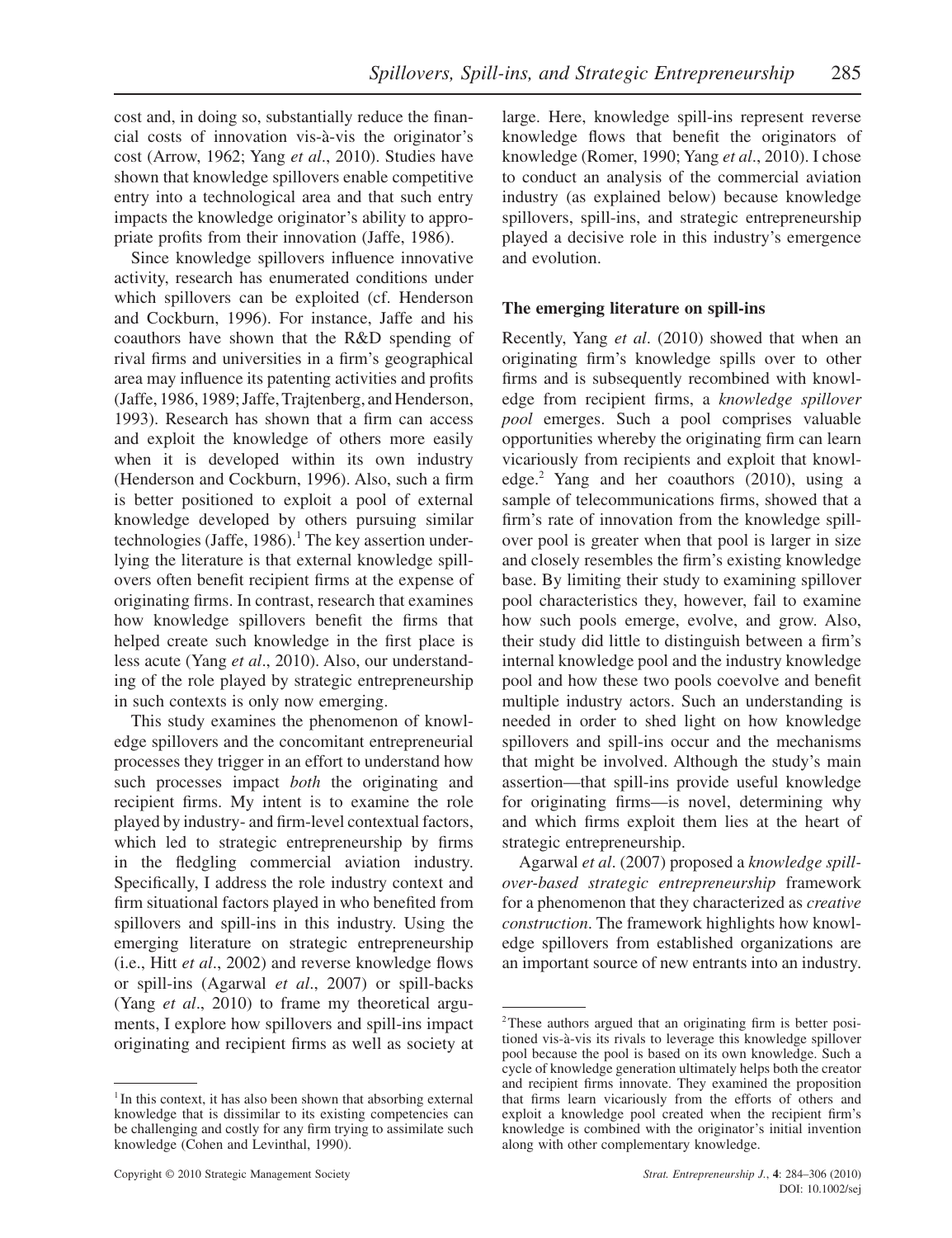It posited that as new entrants exploit knowledge and networks developed by incumbent organizations, spill-ins become possible, allowing knowledge to flow from new entrants back to incumbents. Agarwal and her coauthors described this cycle as creative construction noting that 'in the face of the strategic management of knowledge spillovers across incumbents and entrants alike, displacement and value destruction are less likely as an outcome' (2007: 264). What is more likely is the continued growth of new entrants and incumbents in a virtuous loop of value creation. Their key assertion is that knowledge investments, spillovers, and subsequent entrepreneurial venturing are critical mechanisms that underlie new venture formation and development at the firm level and economic growth at the societal level.

However, Agarwal *et al*.'s (2007) study views incumbents primarily as knowledge factories for new entrants, particularly when such firms underutilize the knowledge they create. In adopting this perspective, their study underemphasizes incumbent competitive dynamics and the impact this can have on knowledge generation, spillovers, spill-ins, and strategic entrepreneurship. Also, by focusing on endogenous knowledge generation by incumbents, their study does little to identify external sources and conditions under which spillovers and spill-ins can occur and how they can act as a trigger for further innovation. In other words, without a detailed understanding of industry context and firm situational factors, it is difficult to appreciate why and how some firms are better positioned than others to exploit spillovers and spill-ins. Finally, by juxtaposing creative construction and creative destruction (Schumpeter, 1934) as two ends of a continuum, Agarwal and her coauthors discount the possibility that both processes may unfold simultaneously at the societal level and that the net effect of the processes are hard to predict *a priori*.

To address the gaps identified above, this study traces knowledge spillovers and spill-ins in the emerging commercial aviation industry and the impact they have had on opportunity- and advantage-seeking behaviors of the leading incumbents and a new entrant. As noted, the focus is on the modern commercial aviation industry for several reasons. First, modern commercial aviation began with the introduction of jet engine airplanes; the postwar period from 1945 to 1968 provides a fascinating and relevant *real-life* context for examining the phenomenon of interest. The impetus to move from piston engine aircraft—the conventional mode

for transportation at the time—to jet-propelled aircraft was, in part, the result of multiple critical knowledge spillovers and spill-ins, including the adoption of sweptback wings, innovations in cabin pressurization, and the use of single pod engines. Second, studying this industry enabled me to examine competitive dynamics between the incumbents (Boeing, Douglas, and Lockheed) and a new entrant, de Havilland (see Table 1). Boeing, one of the marginal players in commercial aviation at that time, was able to parlay critical knowledge spillovers and related spill-ins to the design and manufacture of a product that was innovative and radical—the Boeing 707. This airplane would become the industry's dominant design for jet airplanes (Anderson and Tushman, 1990). The introduction of the Boeing 707 allows for a longitudinal study of the competitive dynamics between Boeing and its rivals and permits one to explore the performance implications of a product introduction on Boeing and other industry players. The introduction of jet engine airplanes had a profound impact on the modern commercial aviation industry and impacted numerous industries, enabling researchers to examine issues pertaining to creative construction and destruction simultaneously.

This study contributes to the emerging literature on spillovers, spill-ins, and strategic entrepreneurship in numerous ways. Its most important contribution is to assert how internal knowledge generation and external knowledge spillovers and related spill-ins are necessary, but not sufficient, conditions for organizations to benefit from such opportunities. In addition to these elements, what is required to exploit the opportunities that present themselves is strategic entrepreneurship or opportunity-seeking behavior. Using fine-grained historical data gathered from multiple levels, it offers a more nuanced understanding of the dynamics of knowledge spillovers and spill-ins in a rich context. At the minimum, the study sensitizes researchers to examine the complex interplay among knowledge generation, knowledge spillovers and spill-ins, competitive dynamics, and strategic entrepreneurship to explain firm-level performance outcomes.

# **METHODS**

### **Approach**

To more closely examine the theoretical constructs of interest and uncover the underlying dynamics of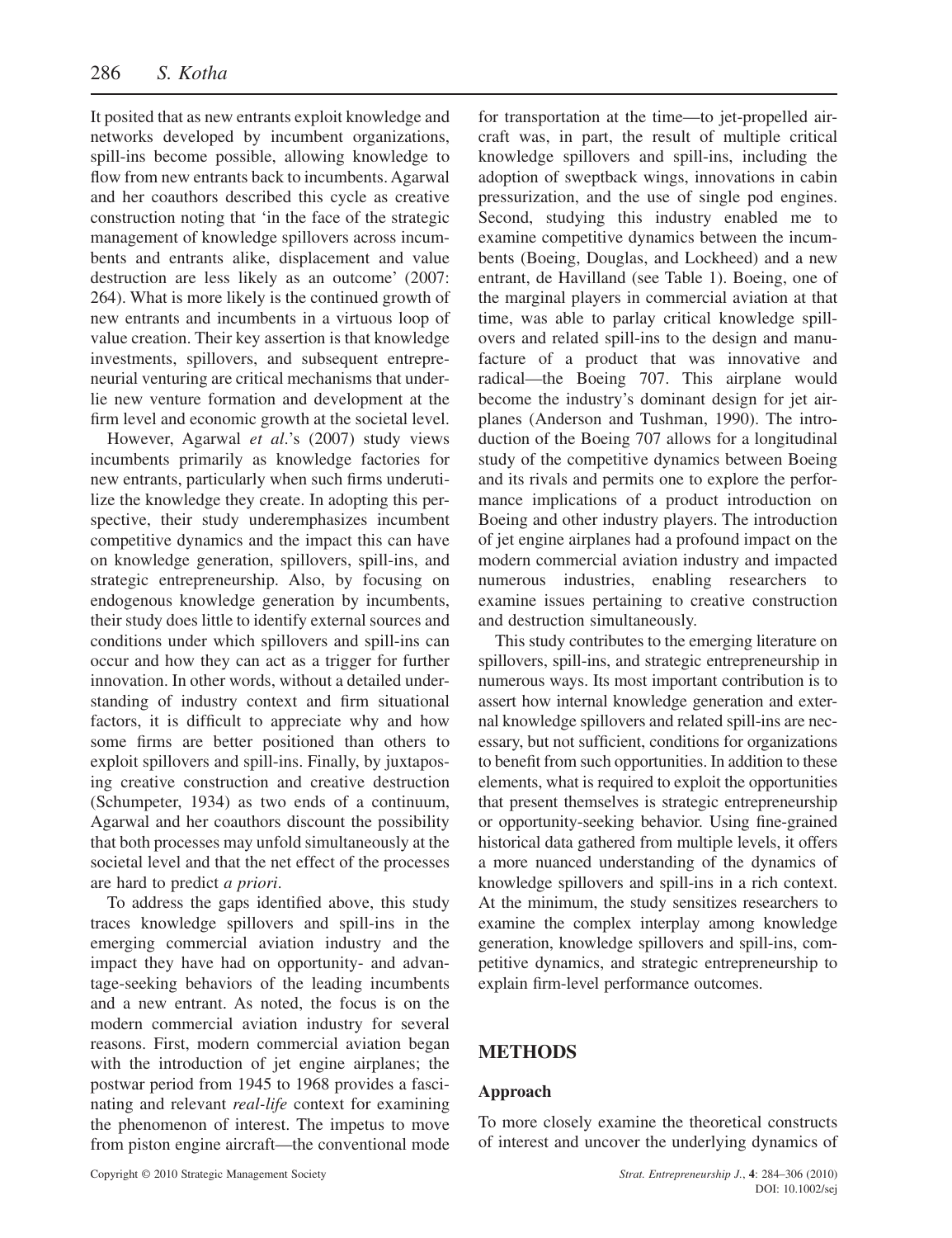|                                                                     | Boeing<br>Corporation        | Douglas<br>Corporation                            | Lockheed                                                                     | British de Havilland                                             |
|---------------------------------------------------------------------|------------------------------|---------------------------------------------------|------------------------------------------------------------------------------|------------------------------------------------------------------|
| Founding date                                                       | 1916                         | 1928                                              | 1912                                                                         | 1920                                                             |
| <b>Founders</b>                                                     | William Boeing               | Donald W.<br>Douglas                              | Allan and Malcolm<br>Loughead (later<br>changed to Lockheed)                 | Geoffrey de Havilland                                            |
| Location                                                            | Seattle, WA                  | Santa Monica, CA                                  | Santa Barbara, CA                                                            | Hatfield, England                                                |
| Major commercial<br>airplanes (1945)                                | 377 Stratocruiser            | DC-4E and DC-6<br>series                          | Constellation L049 and<br><b>Super Constellation</b><br>airplanes ("Connie") | None*                                                            |
| Wind tunnel access<br>after WW II for<br>high-speed flight<br>tests | Built its own<br>wind tunnel | Accessed wind<br>tunnel facilities<br>at Cal Tech | Accessed wind tunnel<br>facilities at Cal Tech                               | Accessed the wind tunnel<br>maintained by the<br>Royal Air Force |
| Commercial jet<br>airplane<br>introduction date                     | Boeing 707 1958              | Douglas DC-8<br>1959                              | L-188 Electra<br>(turboprop, $1958$ )**                                      | Comet-I 1952                                                     |

|  |  |  | Table 1. Players in the emerging air transportation industry following World War II |  |  |  |  |  |
|--|--|--|-------------------------------------------------------------------------------------|--|--|--|--|--|
|--|--|--|-------------------------------------------------------------------------------------|--|--|--|--|--|

Source: Various

\*The company was famous for its Mosquito and Hornet fighter planes during WW II.

\*\*Turboprop technology was a competing technology to the jet engine. Initially, the technology was only slightly inferior to the turbojet airlines in terms of cost, but its operating costs were lower. However, passengers preferred the turbojet airplanes for their comfort (lack of piston noise and vibration). Lockheed introduced the L1011 jet airplane in 1970s to compete with Boeing 747 and DC-10. But having sold only 250 airplanes in total, it withdrew from the commercial airplane business.

the phenomenon over time, I used a specific industry context, the modern commercial aviation industry, to address the questions of interest. To uncover the process that unfolded in this industry, I used a narrative approach (Langley, 1999), which involves constructing detailed case studies from raw data obtained from historical sources. My intent was to provide the vicarious experience (Langley, 1999) of a real setting in all its richness and complexity in order to highlight the phenomenon of interest. I also employed visual mapping techniques (Langley and Truax, 1994) to represent knowledge flows, spill-ins, and knowledge pools over time.

This intent represents a combination of theory generation (Eisenhardt, 1989a; Eisenhardt and Graebner, 2007; Langley, 1999) and theory elaboration (Lee, 1999; Lee, Mitchell, and Sablynski, 1999; Siggelkow, 2007). I drew upon the emerging literature on spill-ins (e.g., Yang *et al*. 2010), creative construction (Agarwal *et al*., 2007), and strategic entrepreneurship (Hitt *et al*., 2002) to generate new theory and elaborate and sharpen assertions made in these literatures. I used the research question and constructs highlighted in the extant literature (e.g., strategic entrepreneurship, knowledge spillovers, spill-ins, and the concept of creative construction) to guide my inquiry and frame the analyses.<sup>3</sup>

#### **Industry and firm context**

#### *Research setting*

The modern commercial aviation industry and the chosen time period provide a powerful and interesting context for studying the issues of interest, one of the primary reasons for using a qualitative process approach (Pettigrew, 1992). The de Havilland Aircraft Company and the Boeing Company developed the commercial jet airplane based partly on knowledge spillovers gained from German labs and partly on subsequent entrepreneurial actions. In response to knowledge spillovers and spill-ins from Boeing's prototype for the 707 airplane, Douglas introduced the DC-8. Using information from Douglas's proposed

<sup>&</sup>lt;sup>3</sup>Although this approach requires neither the specification of causal relationships among the constructs nor a complete accounting of explanatory constructs, it helps focus the study by identifying what is and is not known about the phenomenon of interest, particularly in terms of identifying those constructs included in the analyses (Eisenhardt, 1989).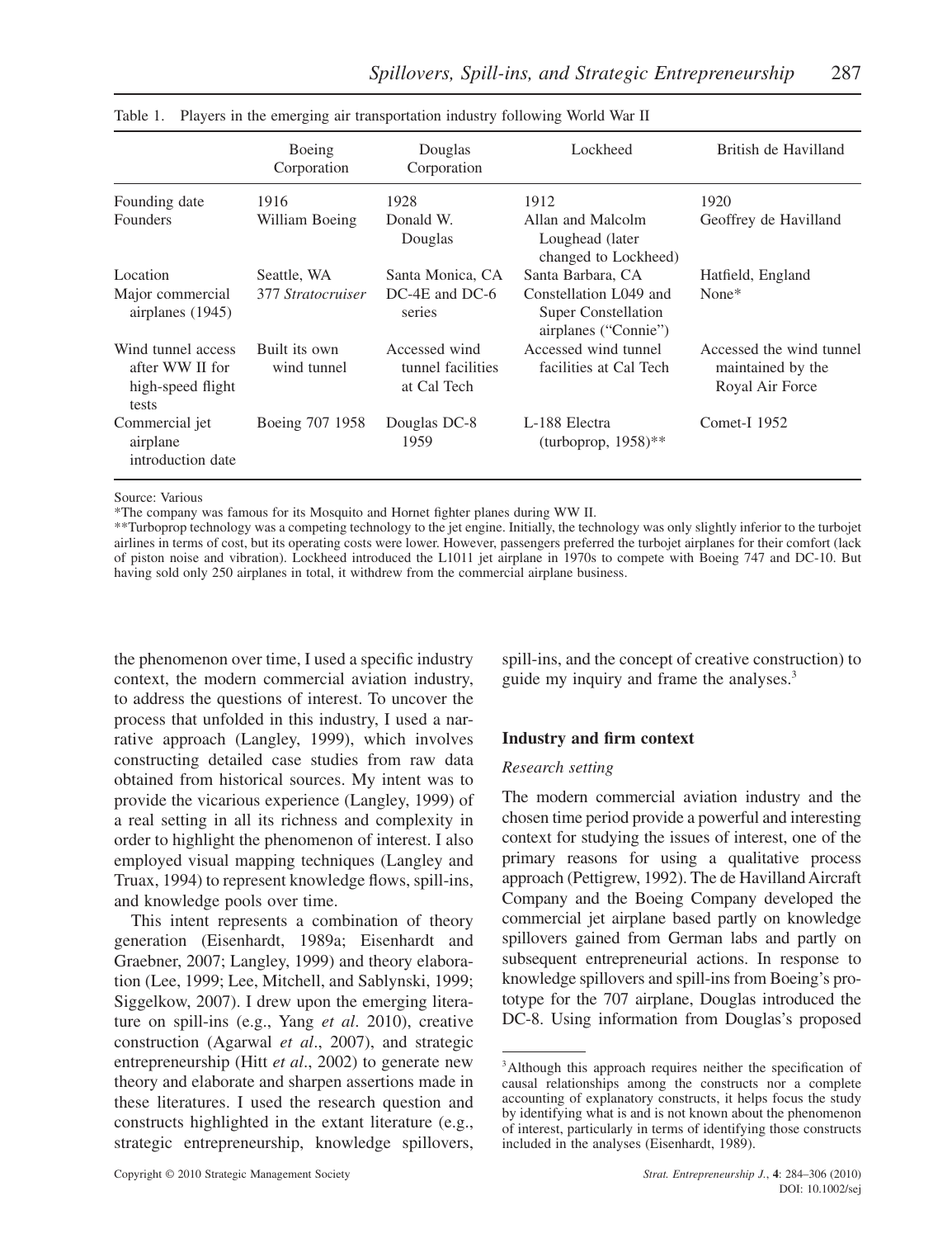design, Boeing then altered its 707 just before final production in order to compete with the DC-8.

The de Havilland Aircraft Company introduced the first jet engine commercial airplane, the Comet-I. However, as explained later, three Comet-I airplanes crashed in succession less than two years after introduction. All of the major aircraft makers benefited from knowledge gleaned from these crashes, when knowledge about the crashes was made public. The Comet's 1952 introduction and the emergence of the 707 in 1958 represent revelatory cases (Kotha, 1995; Yin, 1994; Rindova and Kotha, 2001) and, as such, present an opportunity to study the phenomenon of interest knowledge spillovers and spill-ins leading to strategic entrepreneurship. As noted, the introduction of the 707 airplane had a profound impact on modern commercial aviation, and the introduction of the jet airplane subsequently impacted numerous industries, thus enabling me to discuss issues pertaining to creative construction and destruction simultaneously.

#### *Choice of firms*

My historical analysis includes the industry's largest U.S.-based incumbents—Boeing, Douglas, and Lockheed—as well as the British entry into the industry. Although to benefit from replication logic I use a multi-case design (Yin, 1994), given the narrative approach employed, I chose the Boeing Corporation as the *anchor* case to conduct analyses for theoretical and pragmatic reasons. On the theoretical front, Boeing was able to parlay critical knowledge spillovers and spill-ins to design and manufacture an airplane that was innovative and radical—the Boeing 707. The airplane would, in due course, become the industry's dominant design. As such, the Boeing Company represented the most interesting organization that provided theoretical insights to study the phenomenon of interest. More pragmatically, Boeing is the only company that still produces commercial jet airplanes and it maintains a rich archive of historical information.

#### *Time frame and unit of analysis*

I selected 1945 as my starting point for analysis, since this was when American intelligence officers uncovered Germany's experiments on high-speed aircraft. This time period that eventually led to the introduction of the first commercial jet-propelled aircraft 'was a unique time in history, a turning point when what we take for granted today was thought to be impossible' (Cook, 1991: 267). It provides an important context to

study the research question of interest. My chosen endpoint was 1968, 10 years after Boeing's radical jet airplane design was pressed into service. During this crucial period, performance implications posed by the commercial jet age were becoming apparent, not only for industry incumbents but for the society as a whole. This timeframe encompasses events such as the Boeing B-47 bomber design incorporating German knowledge spillovers, as well as Boeing's own experiments placing jet engines on the wings.

My unit of analysis is the firm; the embedded units are the product and the industry in which the firms competed against one another. $4$  However, as Pettigrew (1992) notes, process phenomena tend to exhibit a fluid character that spreads over both space and time. While this property enables researchers to consider multiple levels of analysis, it can also make it difficult to separate levels from each other. Hence, in understanding process phenomena, the levels should be considered a continuum rather than a hierarchy with clear delineations (Langley, 1999).

I chose to focus on the Boeing 707 over other aircraft because of its status as a breakthrough product (Bettis, 1991). It was among 16 historic designs identified by *Air and Space* magazine as having revolutionized air transport (Hallion, 2008). As the civilian progeny of the Dash-80 prototype airplane, the Boeing 707 was a radical product, the forerunner of all future jet airplanes, leading to today's 787 Dreamliner.<sup>5</sup> As the first U.S. built jet-propelled airplane, it encompassed a host of innovations and concepts from knowledge spillovers, linking them to knowledge generated by Boeing that would become a crucial marker in the advent of the jet age in commercial air transportation.<sup>6</sup>

<sup>&</sup>lt;sup>4</sup>It is important to recognize the reciprocal interaction between product (particularly in the case of a breakthrough product, such as discussed here) and firm; the firm designs and builds the product and the product, in turn, can profoundly impact the firm. Technically speaking, the Dash-80, the experimental plane on which the  $707$ 's design was based, is the grandfather of all commercial jets, right up to the Boeing 787 Dreamliner. For practical purposes, the  $707$  was the first commercial plane introduced into service in the U.S.

<sup>&</sup>lt;sup>6</sup>The Boeing 707 airplane provided the commercial aviation industry with the generic configuration for the medium- and long-range jetliner (Hallion, 2008). Two structural features—a low-placed, sweptback wing and podded jet engines that hung from the wings using struts—would become the industry standard (the dominant design) and significantly influence all future airplane design. As Sutter, a world-renowned aerodynamicist and chief engineer for the Boeing 747, noted 'the 707 fuselage crosssection has served the world well, having been used not just in the 707 but also in Boeing's subsequent single-aisle models, the 727, 737, and 757. This fuselage cross-section is still in use today by the Next-Generation 737 family of twinjets' (2006: 65–66).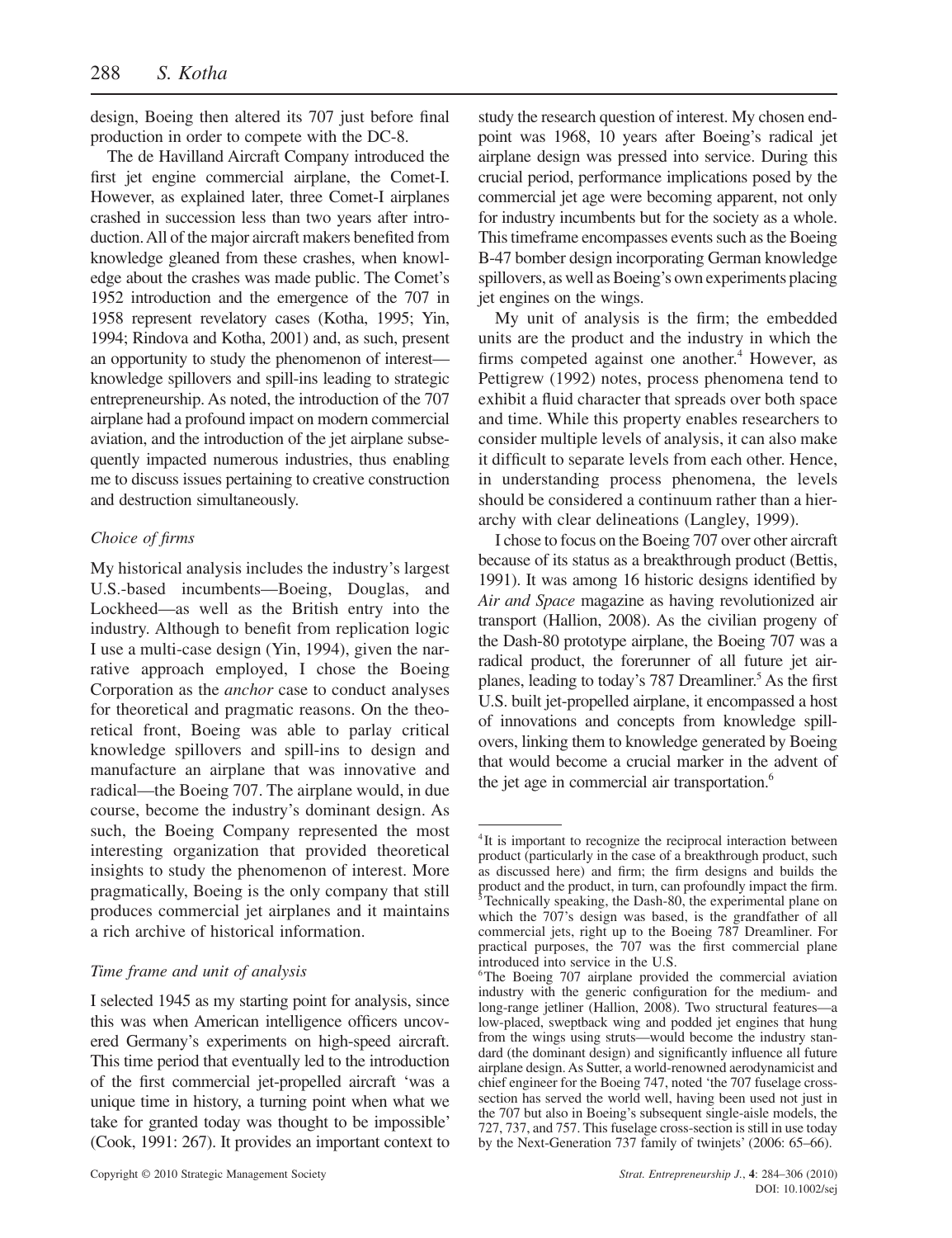#### **Data sources**

My primary sources of data were archival, supplemented by interviews with Boeing executives, the Boeing historian, and industry experts.

#### *Archival documents*

Airplane programs can cost millions (the estimated cost of a new airplane product today is in the billions of dollars). As one industry observer pointed out, aviation executives are gamblers in a high stakes game, facing great odds against success (Newhouse, 1985). Given such huge financial stakes, the design, development, and manufacturing of airplanes are watched closely by academics, industry experts, and the business media. Such coverage provides a wealth of factual material about the design and introduction of airplanes throughout aviation history. Much of my information was drawn from accounts provided by annual reports, the media, and historical books (Cook, 1991; Irving, 1993; Lynn, 1995; Mansfield, 1956; Maynard, 1962; Newhouse, 1985, 2007; Pattillo, 1998; Redding and Yenne, 1983; Sabbagh, 1996; Sharp, 1982; Serling, 1992; Sutter, 2006).

#### *Trade and newspaper articles*

I accessed selected magazine and newspaper articles (e.g., *Time* magazine), and press releases from this time period. Often media reports can provide more objective and contextual information about industry dynamics and firm-level competitive actions than annual reports (Rindova and Kotha, 2001). I also accessed the Boeing's archival collection, which provided a wealth of information on Boeing and Douglas's history. Boeing acquired Douglas in 1996. These various sources allowed me to triangulate facts and examine data from multiple vantage points (Glaser and Strauss, 1967).

### *Interviews*

I twice interviewed the Boeing corporate historian, a firm and industry knowledge expert, who directed me to many of the important historical sources of this time period and provided access to some important historical documents and internal reports. I also spoke to 18 senior managers as part of a larger study to examine the current launch of a revolutionary airplane, the 787, by the company; almost all of the executives interviewed referred to the 707 project as well as Boeing's early commercial aviation history. Some had worked for McDonnell-Douglas prior to its acquisition. A certain number of these interviews were focused on gaining an understanding and appreciation for the vast archival information available on the 707 airplane project and getting assistance in understanding the salient innovations and events that transpired during the industry's early years. Two senior executives—Joe Sutter and Frank Shrontz (both retired)—worked on the 707 airplane. Sutter went on to become the father of the 747 airplane, while Frank Shrontz served as Boeing's CEO from 1986 to 1996.

I initially analyzed the data based on a case history of the de Havilland Comet, the Boeing 707, and Douglas's introduction of the DC-8. Using numerous sources, I was able to document the evolution of the 707 chronologically, while systematically examining any event that played a role in its design, launch, introduction, and subsequent impact on Boeing, its rivals, and society. Typical for qualitative research (Brown and Eisenhardt, 1997), I checked the validity of insights with executives from Boeing, colleagues, and Boeing's corporate historian. This iterative process resulted in revisions and refinements.

### **SPILLOVERS, SPILL-INS, AND STRATEGIC ENTREPRENEURSHIP**

To discuss the evolution of the jet-propelled commercial airplane and the roles played by knowledge spillovers, spill-ins, and strategic entrepreneurship, I have organized this section into three narratives for ease of exposition. The first narrative highlights the important spillovers and spill-ins that occurred that made commercial aviation possible. The second provides a detailed discussion of the situational context facing the actors in the then fledgling industry and, finally, the last section addresses the performance implication of knowledge spillovers and spill-ins on the industry actors and society at large. Following this discussion, I examine the theoretical implications of this analysis to highlight the study's contribution.

#### **Narrative #1: Important knowledge spillovers and spill-ins**

To provide a better understanding and appreciation for the context, I highlight the important knowledge spillovers and spill-ins that occurred in the industry. Specifically. I highlight three major spillovers the sweptback wing, single pod design, and cabin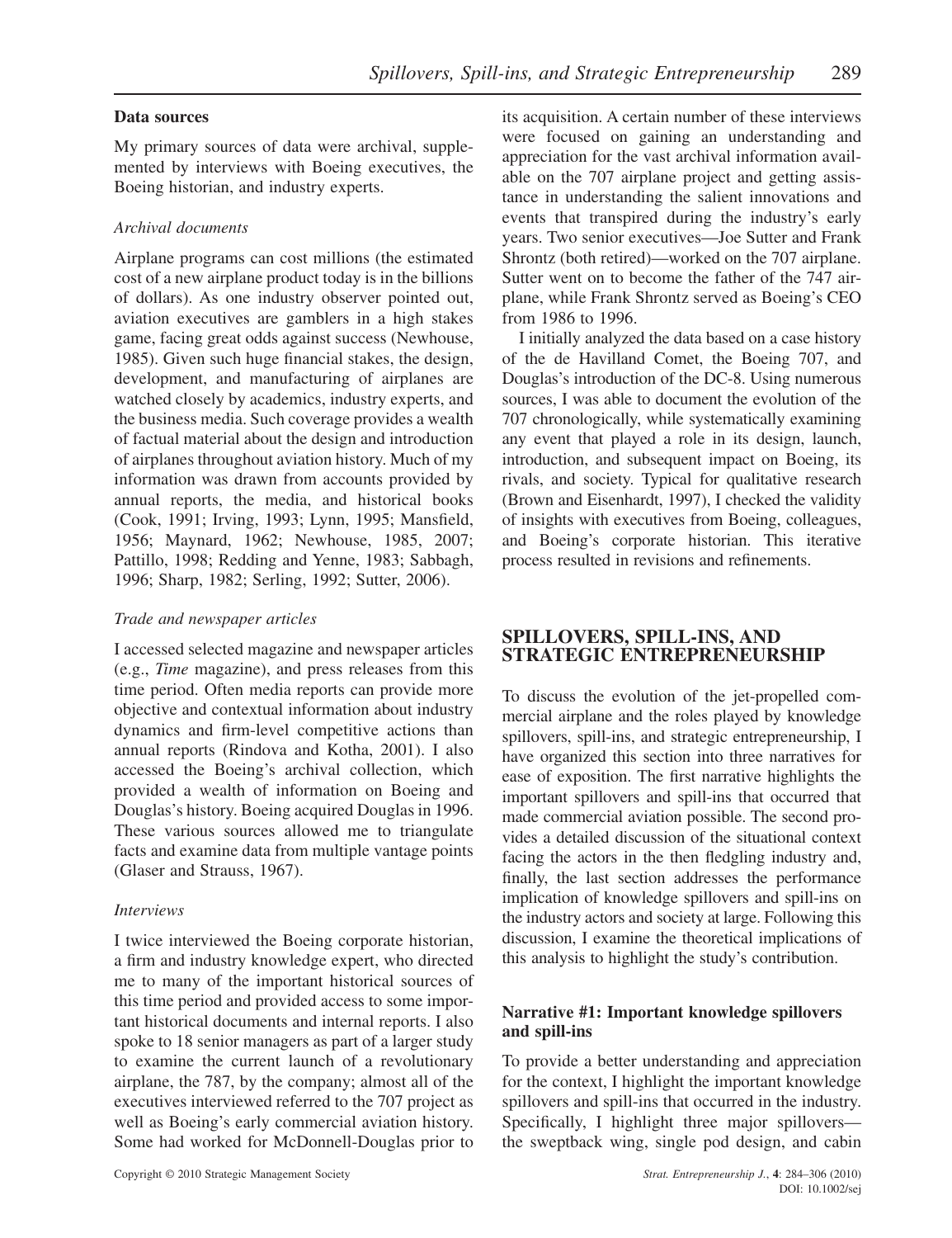pressurization—and the related spill-ins that occurred over a 14-year period.

#### **The sweptback wing**

#### *May 10, 1945*

Germany surrendered to the U.S. under General Eisenhower at the schoolhouse in Rheims, ending the war in Europe. The morning after the surrender, a technical intelligence team made up of mostly academics and Air Force officials, with one industry representative, George Schairer (a Boeing aerodynamicist) arrived at the R.H. Goering Aeronautical Research Institute to assess the state of German aviation. Here they came upon suitcases packed with test reports on airplane wing *sweepback* and its impact on flight speed. Wind tunnel experiments showed the aerodynamic effects of various degrees of sweep (Cook, 1991), information that solved a critical piece of the puzzle regarding high-speed flight.<sup>7</sup>

The findings couldn't have come at a better time. The possibility of surpassing the speed of sound was at the forefront of aeronautical thinking.<sup>8</sup> The data discovered by the team would be made available to U.S. airplane manufacturers shortly (Serling, 1992). Based on the German experiments, it was clear that speeds based on piston engine technology wouldn't be fast enough to take advantage of a sweptback wing. In order to be truly effective, the wing had to be mated with a jet engine, which for large transport planes, was viewed as experimental at that time (Cook, 1991).

#### *Boeing's B-47: leveraging knowledge spillover*

On the same day, the U.S. team entered the German research institute, George Schairer penned a sevenpage handwritten letter addressed to Ben Cohn at Boeing and in it he wrote that 'the Germans have been doing extensive work on high-speed aerodynamics. This has led to one very important

discovery. Sweepback or sweepforward (sic) has a very large effect on critical Mach No. This is quite reasonable on second thought' (1945: 2, underline original). He then went into technical details on how such a wing could enable high-speed flight, instructing Cohn by writing 'I do not know how soon this info will get around to other manufacturers so will you writ (sic) letters to Ozzie, Cl. Johnson, R. Bayless, E. Horky, E. Sheafer, and Darby quoting pages 2–5 for their information' (Schairer, 1945: 7).

#### *September 13, 1945*

Exactly five months after the discovery of the wind tunnel tests in Germany, Boeing submitted a proposal to the U.S. Air Force to change its development contract for the B-47 bomber from a straight wing design to a *sweptback* design—with jet engines. In place of the turboprop engines on Boeing's previous proposal, the revised proposal employed four jet engines in twin configurations attached to the wing (also known as dual pods) with one engine at the end of each wing, for a total of six engines. At that time, Boeing was competing with other U.S. manufacturers, including the Northern American Corporation, for a government contract. Evidently, the revised proposal was based on knowledge spillovers from Germany.

The Air Force didn't approve the request, although they didn't reject it either. Intrigued, they asked if Boeing could modify how the engines were mated to the airplane wings for safety reasons. In response, the engineers used struts to hang podded engines from the airplane's wings, which represented a major departure from the conventional practice of locating the engines directly on the wing.<sup>9</sup> Sutter noted (2006: 60, italics original):

Boeing was the first company to correctly assess jet-age safety concerns and come up with an optimal solution: strut mounting. Mounting the engines on struts below the wings distanced any propulsionrelated threats to safety. Cleverly, Boeing designers attached the turbine engines to their struts by means <sup>7</sup>The reason jet airplanes have sweptback wings is because of *fuse pins*. In the event of an out-of-balance condi-

when an airplane approaches the speed of sound, the air can no longer get past its wings fast enough. As a result, it bunches up and shockwaves may begin to form around the wing. This airflow inelasticity at high-flying speeds is known as compressibility. Angling the wings back can delay the onset of compressibility and permit the airplane to cruise efficiently at high speeds (Sutter, 2006).

<sup>&</sup>lt;sup>8</sup>As early as 1943, the British, who had invented the jet engine, were exploring the possibility of producing a jet engine transport airplane, fearing that the Americans might become industry leaders after the war (Sharp, 1982).

<sup>&</sup>lt;sup>9</sup> Boeing engineers were concerned with how such an approach would impact the drag experienced by the airplane. However, their in-house wind tunnel tests confirmed that the innovation decreased the structural weight and allowed for better distribution of weight (Cook, 1991). More important, engines hung in this fashion didn't increase drag, and less fuel was burned due to lower structural weight, permitting greater range of flight.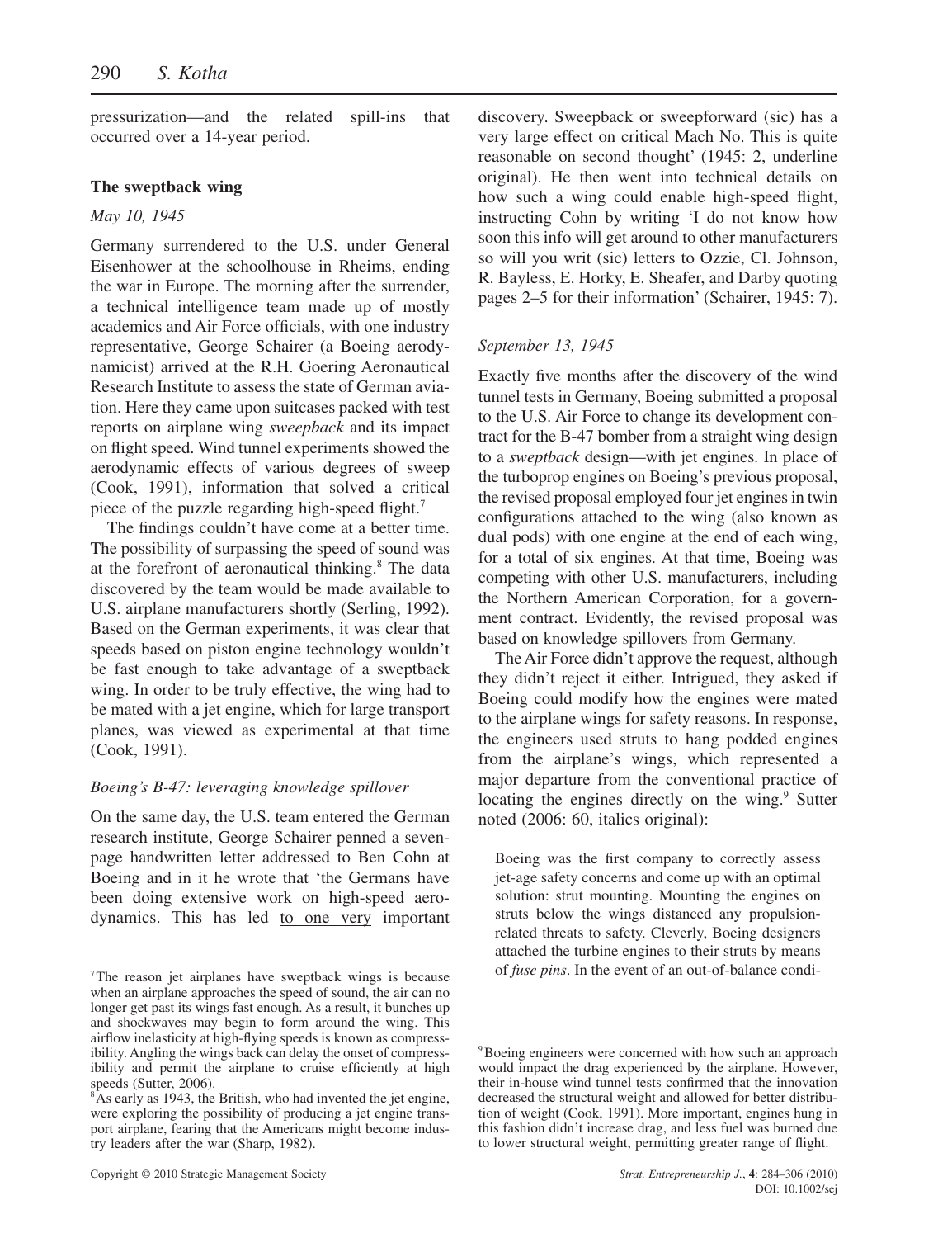tion, the fuse pins would shear and the damaged engine would fall away, sparing the airplane.

The Air Force approved the changes, and the B-47 went into production. Thus, an external knowledge spillover, the sweptback wing, combined with a new approach to engine mounting, resulted in America's first military jet, the B-47—a revolutionary airplane (Fredriksen, 2009).

### *The emergence of an industry-knowledge pool*

The B-47's revolutionary design was shared with Lockheed and Douglas when the U.S. Air Force required more airplanes to counter the growing threat of the Soviets. The two companies were asked to produce the airplane using Boeing's design and production drawings. Since taxpayers funded the B-47 project, the production drawings were given to Boeing's rivals. A common industry practice, this approach was responsible for knowledge spillovers regarding the design of jet engine bombers and for the emergence of an industry knowledge pool on experimental jet engine technology on sweepback wings. Once the B-47 airplane was pressed into service, all manufacturers could observe the airplane and, more importantly, learn the science behind this airplane's revolutionary sweepback wing design using wind-tunnel experiments.

### **Employing a single pod design**

Based on the success of the B-47, the Air Force asked Boeing to expand the concept in a larger aircraft with greater range and payload. This led Boeing to develop the B-52 long-range strategic bomber. In the spring of 1949, Air Force Colonel Pete Warden asked Boeing to incorporate a jet engine in the B-52 instead of the turboprop engine proposed by Pratt & Whitney. The turboprop engine program, still under development, was facing technical obstacles and the U.S. Air Force desperately needed a long-range *strategic* bomber to counter the Soviet Union's growing threat.<sup>10</sup> Boeing ended up using the J-57 jet engine.

Both the B-47 and B-52 sparked the company's interest in exploring the feasibility of commercial jet aviation. This led to the Model 473, which was shelved in favor of a jet-powered Air Force tanker  $(Lombardi, 2008).$ <sup>11</sup> The new airplane was a jet engine version of the piston-powered KC-97 stratotanker already in production for the U.S. Air Force. The Air Force needed a fast jet engine tanker to fuel the B-52 in flight as the piston engine version was neither fast enough nor safe enough for such maneuvers. To convert the KC-97 to a jet engine tanker, Boeing made a few design changes, as Lombardi noted: 'The design (of the KC-97) was further evolved to include a more streamlined fuselage and the B-52 style pods were separated into four single pods' (Lombardi, 2008: 163). The decision to employ single pod engines represented another crucial innovation in the evolution of jet engine airplane design (Lombardi, 2008). It was the result of knowledge gleaned from monitoring the North American's B-45, a jet engine airplane pressed into service prior to the revolutionary B-47.

### *Learning from North America's B-45 experience*

The North American B-45 airplanes (known as Tornadoes) were the U.S.'s first operational jet bombers. In 1943, the idea for a jet bomber was conceived by the U.S. Air Force, prompted by Nazi Germany's advances in the field of jet propulsion. The War Department requested proposals from aircraft manufacturers for a jet bomber and a few manufacturers responded. North American's B-45 (Tornado) was chosen and placed into service in 1948, a few years before Boeing's B-47 went into production. However, the B-45 was plagued by engine failures and other problems before being supplanted by Boeing's B-47. It suffered many dual engine failures when debris from a compressor failure was ingested into the adjacent engine (Lombardi, 2008: 163). According to George Steiner, a Boeing executive in charge of the 707 airplane project

We (Boeing) had no trouble with dual pods (engines on the B-47), but we found that North American's airplane had very serious troubles . . . They had had some engines that failed and spewed compressor blades out of the front end, only to be inhaled by the adjacent engine. We hadn't thought of that one. We had never had it happen on the B-47. Later on we found that it

<sup>&</sup>lt;sup>10</sup> The turboprop technology was an alternative to the emerging jet engine and was an attempt by engine manufacturers to extend the technology trajectory of the conventional propeller engines in use at that time.

<sup>&</sup>lt;sup>11</sup> This airplane incorporated the important elements of a B-47 (sweptback wing and jet engines mounted on struts) and the KC-97's *double loop* fuselage, a piston engine tanker airplane produced by Boeing for the Air Force. It would have a low wing configuration (the wings would join the airplane's fuselage near the bottom instead of the top), an innovation that distinguished it from the KC-97 piston engine transport airplane.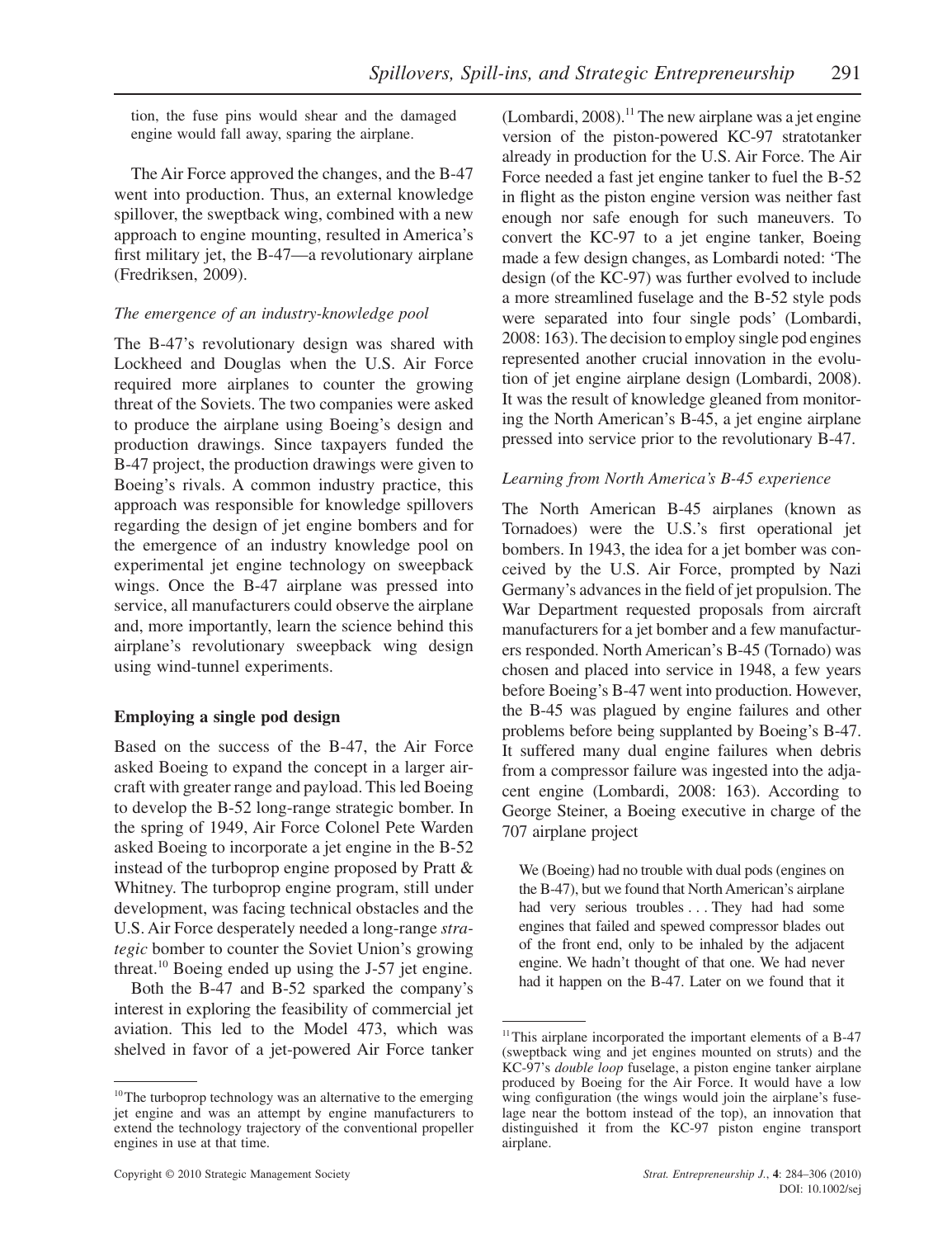did happen a couple of times, but the B-45 had had it happen a number of times. (Steiner and Sutter, 1957: 12)

A group formed within Boeing looked into this issue and recommended that Boeing abandon the dual pod design and adopt the single pod design, which it did.

### **Cabin pressurization**

*May 2, 1952* was the day that de Havilland's Comet made its maiden flight with 36 passengers aboard. Each person paid £315 for a trip from England to Rome, Beirut, Khartoum, Entebbe, and Livingston, a journey that lasted 23 hours and 40 minutes. While Boeing was contemplating the introduction of a jet engine-powered commercial airplane, the de Havilland Company, a British airplane manufacturer, stunned the aviation world with its commercial jet—the Comet-I. With this aircraft the British aircraft industry was poised to wrestle leadership away from the Americans, who had dominated commercial air travel with their bigger propeller airplanes (Lynn, 1995). The Comet-I featured a modest 20-degree wing sweep (the B-47's was 35 degrees) based on knowledge spillovers from Germany and photographs of the B-47, making it faster than the best piston engine airliners (Sutter, 2006).

Less than two years after the Comet's maiden flight, it crashed three times in quick succession, with significant loss of life. A British Court of Inquiry concluded that the problem was metal fatigue, a topic that was little studied at that time (Sutter, 2006). Pressurizing and depressurizing the cabin weakened the airframe, resulting in metal fatigue and, ultimately, catastrophic failure should the airplane remain in service (Cook, 1991). The Court of Inquiry found that de Havilland's engineers used *standard* industry methods and technologies and were not to blame. Although pressurized flight was common in the defense arena, techniques were not yet advanced enough for use in commercial airplanes. Writes Sharp (1982: 324), 'The report (of the inquiry) was available to the industry throughout the world, and de Havilland had discussions with the British, American, and other manufacturers and technical bodies to make their experience available to all.'

### *De Havilland: spillovers and spill-ins*

All of the engineers at U.S. manufacturers took note of this critical knowledge spillover. Many, including

Boeing, were familiar with high-altitude flights, having conducted them in Boeing's B-29 bombers for the U.S. Air Force toward the end of World War II; thus, the notion of pressurizing a cabin was not novel. Still, commercial airplanes required more testing due to the differences in how they were used, a fact made clear by the Comet crashes.

At the time the de Havilland Comet was pressed into service (in 1952), Boeing was already working on a commercial jet engine prototype, called the Dash-80 after its model number, 367–80. This airplane would become the progenitor of a military transport jet airplane, KC-135, and the 707, Boeing's first commercial jet engine airplane. Based on the knowledge gained from de Havilland, Boeing engineers realized that the onetime pressure proof test de Havilland had used was no substitute for the highcycle fatigue tests needed to assess the metal strength of the fuselage resulting from pressurizing and depressurizing the airplane in commercial settings. Boeing switched to high-cycle fatigue testing with the Dash-80 (Cook, 1991).

Having learned an important safety lesson from de Havilland, Boeing reciprocated by dispatching a group of engineers to Great Britain. They would assist their British rival in developing better tests to ensure aircraft safety. This reverse knowledge transfer was important, as it represented an effort to reassure the general public that jet engine airplanes were as safe and reliable as their propeller predecessors.

Figure 1 highlights the evolution of the Boeing 707 from 1945 to 1958. The knowledge spillovers and related spill-ins highlighted show how a series of knowledge events impacted the evolution of America's first commercial jet airplane. German experiments provided knowledge on the sweptback wing concept, which made high-speed flight a reality. A second knowledge spillover showed how the operating knowledge from the North American B-45s and Boeing B-47s affected the jet engine design of the Dash-80 prototype, which used a single pod design instead of the twin pod design employed on the B-47. Knowledge spillovers from the Comet crashes led to a better understanding of cabin pressurization and its impact on metal fatigue (Sutter,  $2006$ ).<sup>12</sup>

<sup>&</sup>lt;sup>12</sup> Pressurizing the airplane was important, because in order to benefit from using jet engines, airplanes had to fly at much higher altitudes (about 30,000 feet) than did piston engine airplanes.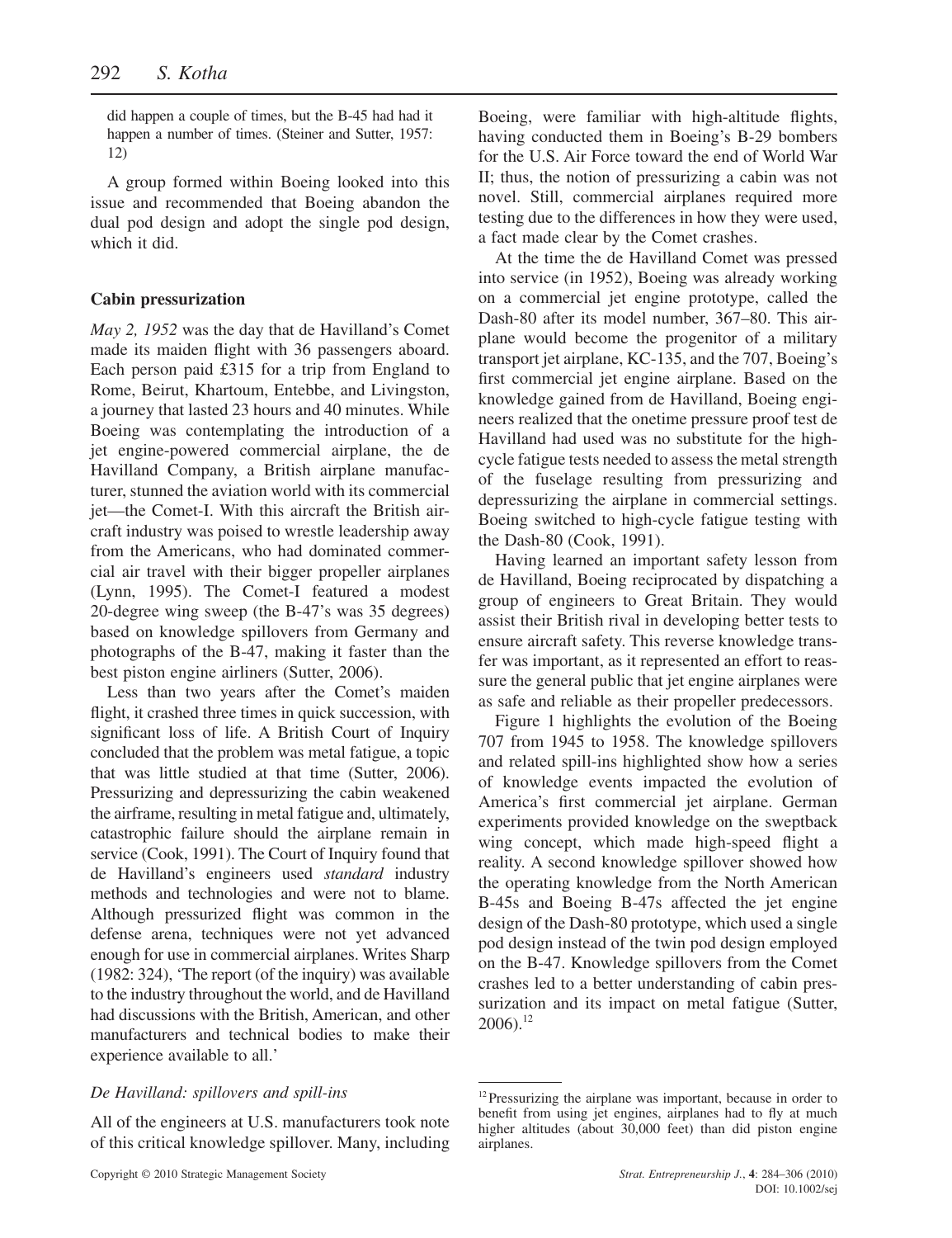

Figure 1. Knowledge spillovers, spill-ins, and the evolution of the Boeing 707 (1944–1958)

The knowledge spillovers that took place throughout this 14-year period were critical. As an external *knowledge spillover pool* regarding jet-propelled flight accumulated over time, Boeing and other manufacturers created their own *internal knowledge pool*. As shown in Figure 1, the 707 represented the culmination of the knowledge based on external and internal sources acquired over a significant period. Even so, this airplane was viewed as a radical new product in the world of commercial aviation.

The Boeing 707 caused a veritable sensation when it entered service. Sleek and quiet, at least from the passenger's perspective, it was also extremely comfortable. Gone was the fatiguing drone and vibrations of those big reciprocating engines of the propeller era . . . The 707 was also fast and carried more payload. It had about 140 passenger seats. In contrast, the DC-6B—the most successful of the postwar piston airliners—had 66 seats, the DC-7C had 110, and the Lockheed Super Constellation and Stratocruiser (when not fitted with sleeper berths) each had just under 100 . . . This combination of greater speed and greater payload gave the 707 four to five times the productivity of propeller planes. Needless to say, this astonishing jump in productivity made the 707 a very, very popular airplane with the world's airlines! So well did the 707 sell that it single-handedly established Boeing as one of the world's premier manufacturers of airplanes. (Sutter, 2006: 70)

While this was undoubtedly true, when examined in the context of other Boeing innovations, the airplane's evolution was based on a significant internal knowledge pool and innovations acquired by Boeing over a long period.

#### *Market-knowledge spillovers and spill-ins*

As seen in Figure 1, Douglas produced the DC-8 by imitating Boeing's prototype, the Dash-80. The DC-8 was scheduled to reach the market a year after Boeing 707's introduction. In an effort to blunt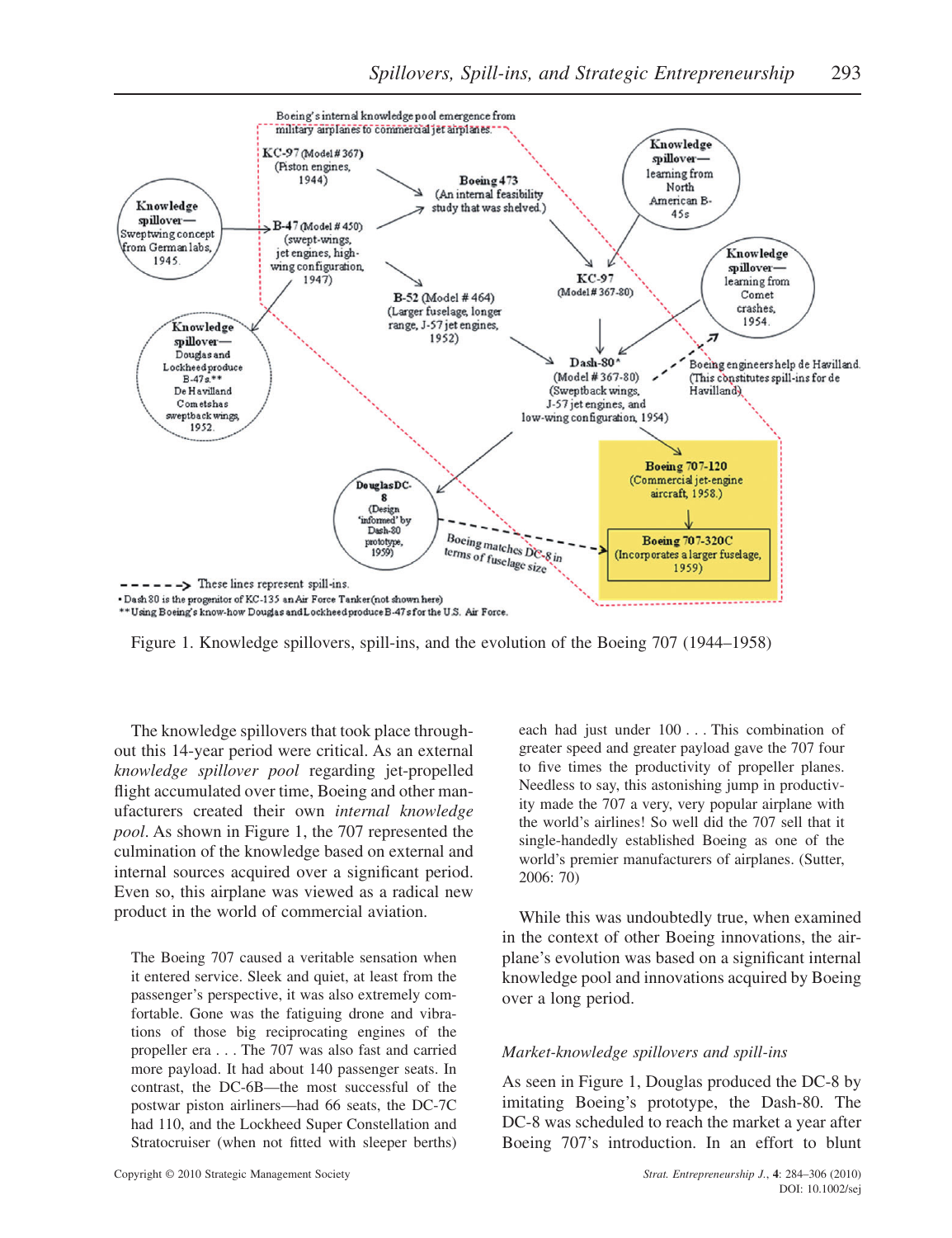orders for the 707, the Douglas design deviated slightly from Boeing's prototype. Douglas's *announced* version had a fuselage that was three inches wider than Boeing's 707–120. Douglas claimed this *minor* difference would have a *major* impact on the economics of the airplane's operation. The extra three inches provided sufficient width for six abreast seating, three on each side, while the Boeing 707 was configured for five abreast, three on one side and two on the other. The Douglas pitch was 'wait a little longer and you can buy a better airplane' (Serling, 1992: 132).

At the time, Douglas had a solid reputation in commercial airplanes, while for all practical purposes Boeing had none. To Boeing's chagrin, some of the important airline customers (e.g., United Airlines) decided to await the arrival of the DC-8. Imitating Douglas, Boeing introduced the 707–320 (see Figure 1) at the same time that the DC-8 was introduced. In other words, as a result of market knowledge spillovers, Boeing sales executives found out that Douglas's proposed airplane was slightly wider than the Boeing 707 and that this *minor* detail (just a few inches) mattered enormously to airline customers thanks to its impact on airplane economics. As one project manager of the Boeing program explained back in 1957, 'You don't design an airplane and build it and sell it. You design it and design it and somebody is selling it along the way, and any time during the program you may miss a competitive point and lose possibly your entire program. So you have to be fast on your feet in this case and it takes hundreds if not thousands of engineers and a lot of money' (Steiner and Sutton 1957: 15). The revised version of the 707 was an inch wider than the DC-8 and had the same seat configuration, but cost Boeing millions of dollars in retooling. In the competitive marketing battle that followed, Boeing outsold Douglas.13 Unlike the technical knowledge spillovers and spill-ins discussed earlier, this dynamic between Douglas and Boeing was based on market

knowledge and customer preferences for airplane seating configurations.

In sum, a series of critical knowledge spillovers and related spill-ins, both technical and marketing, occurred during the early stages of modern commercial aviation, making Boeing, a weak competitor in commercial aviation, their prime beneficiary (as discussed in detail later).

### **Narrative #2: Understanding the situational context**

It was Boeing that benefited from the introduction of the jet engine commercial airplane, not de Havilland, the first mover, nor Douglas, the industry leader. This raises a question about the role firm situational factors played in the process of who benefited from spillovers and spill-in. Stated differently, why was Boeing better positioned than Douglas or other rivals to introduce America's first commercial jet airplane?

At the time of the 707's introduction in 1958, the Douglas Company was the 'world's undisputed leader in the design and manufacture of commercial airliners' (Sutter, 2006: 58). With its DC series of piston engine propeller planes, Douglas was the world's largest aircraft company, accounting for more than 70 percent of the market share in commercial aviation. Lockheed was another respected U.S. company, with its Constellation aircraft. These firms were followed by Boeing, which had a small commercial division. So what prevented Douglas or Lockheed from introducing a jet-propelled aircraft?

### **Douglas's situational context**

In the late 1950s, Douglas was producing propeller aircraft faster than any U.S. commercial manufacturer. Given its huge share of the U.S. market, the future in propeller airplanes looked bright. However, its DC-7 program, intended to replace Douglas's DC-6, proved to be an impediment. This program was launched to appease one of Douglas's biggest customers, American Airlines, which wanted the more powerful Wright 3350 compound piston engine in order to compete with TWA's newest version of the Lockheed Constellation, which had just been announced. At the time, the DC-6 was the bestselling commercial aircraft; Douglas did not want Lockheed to gain an advantage. Cook writes

In late 1951 a decision at Douglas to forego the DC-7 in favor of a jet transport would have been quite

 $13$  In order to keep the scope of this article manageable. I didn't go into the competitive market dynamics between Boeing and Douglas following the launch of the 707 and DC-8. Further for the sake of simplicity and ease of exposition, Figure 1 captures only the significant innovations that led to the first commercial jet engine airplane produced by Boeing. It should be recognized that there were many other innovations, including changes to the design and location of the airplane's leading gear, innovations in flight control systems, the fuel tank design, improvements in cockpit visibility, and design of ground deceleration and thrust reversers, etc. (Steiner and Sutter, 1957).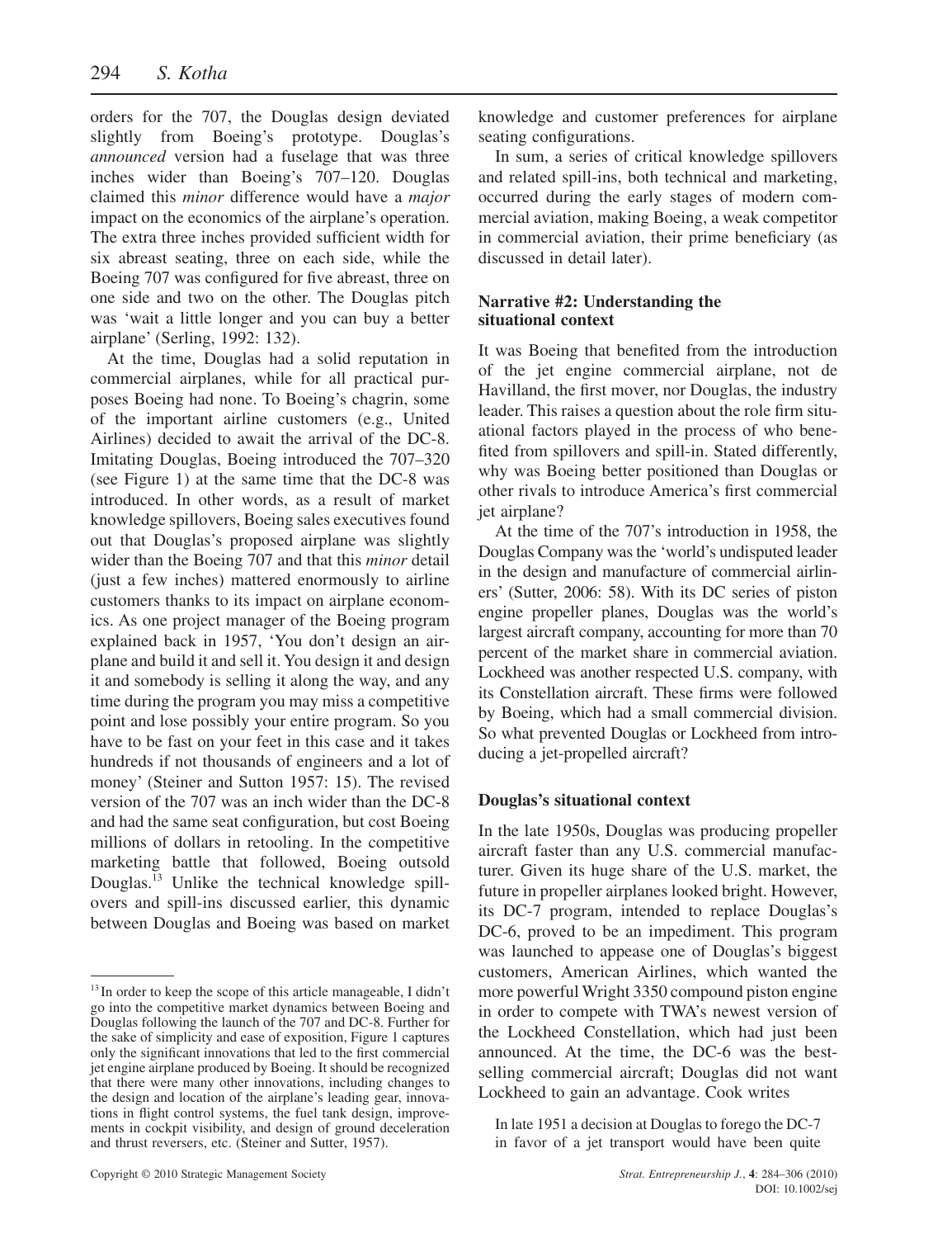difficult. Douglas would have had to convince C.R. (Smith, the head of American Airlines) to stay with the DC-6 until the jet transport could be developed. But the Douglas preliminary design unit probably did not yet have the available sufficient design studies or wind tunnel test data on jet transports. (Cook, 1991: 232)

As a result, the launch of the DC-7 program absorbed considerable engineering, management, and financial resources at a time when Boeing was building the Dash-80.

In retrospect, Douglas's engineers may have been overconfident that they could transition to jet airplanes without a prototype like the one Boeing was designing and testing. Cook concludes that 'such a prototype would have reduced the time required to develop and introduce the DC-8 (the jet-propelled Douglas airplane). The slowness of the DC-8 program (the company's response to the 707 airplane) prevented Douglas from matching Boeing delivery dates of the 707, and this eventually proved to be a crucial factor in the initial competition to sell jet transports to the airlines' (1991: 233). Lack of a prototype delayed the project, leaving the field open for Boeing at a time when Douglas underestimated the capabilities of Boeing's engineers.

They (Douglas) ridiculed and dismissed us as a bunch of rosy-cheeked engineers who didn't have a clue about building airplanes. This derision spurred us on and fostered a tremendous rivalry. Trumping Douglas became something we were all very enthusiastic about in Seattle. (Sutter, 2006: 66)

### **Lockheed and de Havilland's situational contexts**

For its part, Lockheed was unsure about the future of jet engines and unwilling to bet on it. In those days, jet engines could best be described as experimental, something primarily developed for military applications and airplanes. Douglas too focused on the next generation of *turboprop* engines because of their promised higher *theoretical* efficiency. Pratt & Whitney, the largest U.S. manufacturer, with an almost 90 percent share of the market for aircraft engines, was feverishly working on the T-34. The company considered the turboprop 'the commercial transport engine of the future, even though Pratt & Whitney already was well along in the development of their J-57 jet engine for the B-52′ (Cook, 1991: 229). Instead, Lockheed focused on stretching its piston engine Constellation, which was launched exactly one year after Pan Am placed its first order for the jet-propelled 707. Unfortunately for Lockheed, its airplane was no match (see Table 2 for a comparison of the different airplane configurations).

Regarding de Havilland, the British were new to the field of commercial aviation, having focused on building smaller fighter planes during World War II.14 Although the British were inventors of the jet engine, they did not have the depth of experience or operating knowledge about high-altitude flight or cabin pressurization. Nor did the state of their knowledge truly encompass the impact of pressurization and depressurization on metal fatigue. As an unlucky first mover, de Havilland paid a huge penalty. But its failures informed the world about the potential perils of cabin pressurization and, thus, made flying safer for followers like Boeing and Douglas.

### **Boeing's situational context**

The situation at Boeing was far different and more favorable for the start of a *risky* project (Lombardi, 2008; Sutter, 2006). In 1945, a reluctant Bill Allen was appointed to lead the company. Allen, a lawyer by training, was the first non-engineer to take the helm. The defense contracts Boeing depended on so heavily had all but vanished. More than \$1.5 billion in war contracts were gone, and one of Allen's first tasks was to lay off 38,000 workers (*Time*, 1954).

### *Searching for strategic opportunities*

Given their dire situation, Allen and others at Boeing were receptive to the idea of a radical airplane design that focused on commercial aviation.

At Boeing the decision to take a radical approach was comparatively easy, as competing programs with Boeing were winding down. The last Stratocruiser had been delivered in 1950, ending

<sup>&</sup>lt;sup>14</sup> As early as 1943, British government officials recognized that once the war was over, the Americans would be poised to dominate commercial aviation. They correctly reasoned that many of the bombers used in the war, which were manufactured exclusively by the Americans, could be converted into large commercial airplanes. Recognizing an opportunity and willing to make an uncertain bet, they convinced de Havilland to develop the Comet and provided the necessary technical assistance (Sharp, 1982).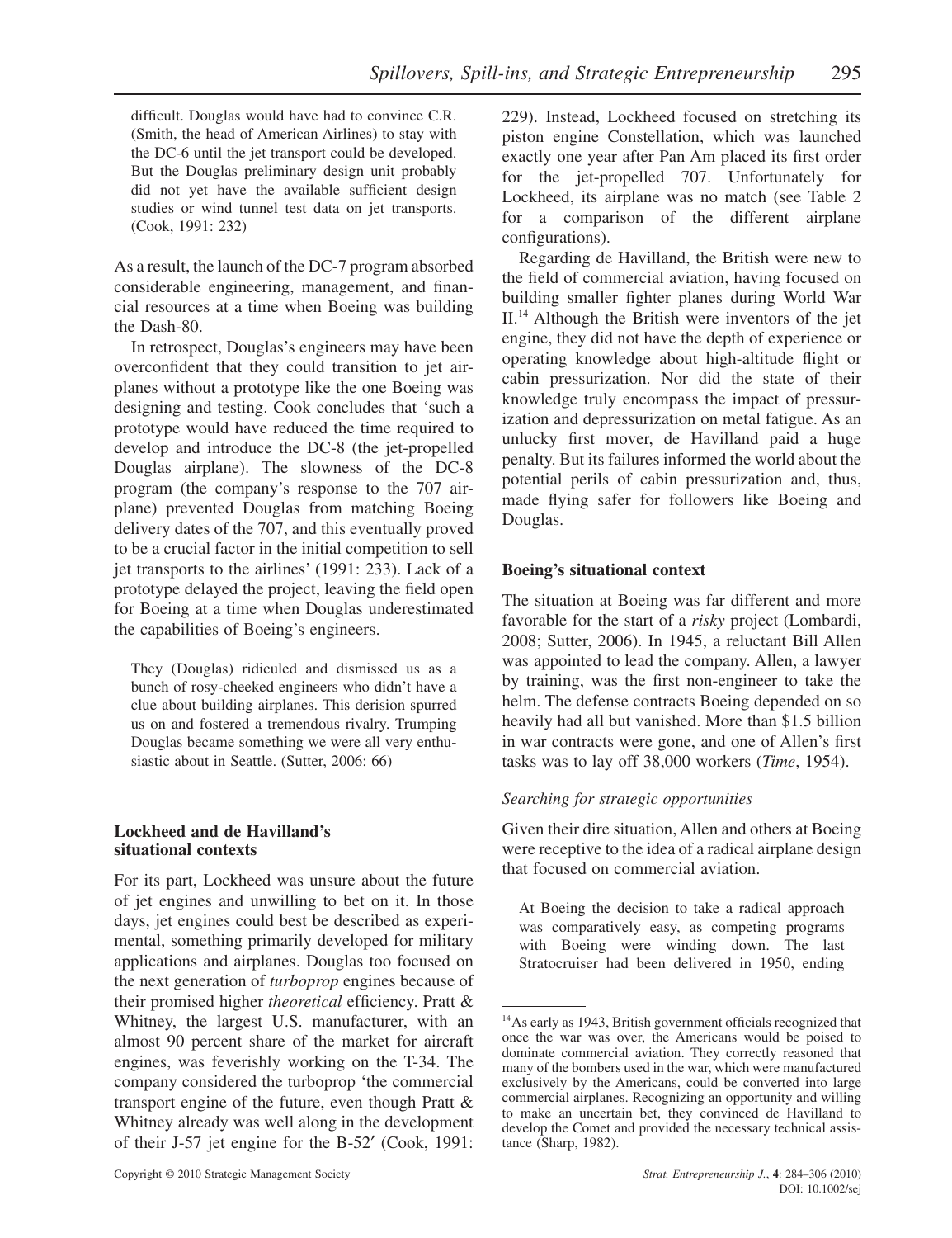| Model #             | Corporation*<br>Boeing |                   | Corporation**<br>Douglas |                    | $Havilland***$<br>British de |
|---------------------|------------------------|-------------------|--------------------------|--------------------|------------------------------|
|                     | 707-120                | 707-320C          | $DC-8-32$                | Comet-I            | Comet-IV                     |
| Wing span           | $130' - 10''$          | $145' - 10''$     | $142' - 9''$             | $\dot{5}$          | 15'                          |
| Length              | $145 - 1''$            | $[52' - 1]''$     | $150' - 6''$             | 93'                | $111 - 5''$                  |
| Tail height         | $41' - 8''$            | $42' - 5''$       | $42' - 4''$              | $28' - 5''$        | $29' - 5''$                  |
| Wing area (sq ft)   | 2,433                  | 2,892             | 2,771                    | 2,027              | 2,121                        |
| Gross weight        | 248,000 lbs            | 336,000 lbs       | 310,000 lbs              | 105,000 lbs        | 162,000 lbs                  |
| Cruising speed/wing | 600 mph/35 degrees     | $600 \text{ mph}$ | 588 mph/30 degrees       | 450 mph/20 degrees | 500 mph/20 degrees           |
| sweepback angle     |                        | 35 degrees        |                          |                    |                              |
| Passenger capacity/ | 81                     | 219/96,800 lbs of | 176/NA                   | 36/12,500 lbs of   | 81/12,500 lbs of cargo       |
| payload             |                        | cargo             |                          | cargo              |                              |
| Range (miles)       | 3,000                  | 4,000             | 4,605                    | 1,500              | 3,225                        |
| Service ceiling     | 41,000 ft              | 41,000 ft         | $41,000$ ft              | 42,000 ft          | $40,000$ ft                  |
| Engine (4x)/thrust  | Pratt & Whitney        | Pratt & Whitney   | Pratt & Whitney          | Ghost-50/5,000 lbs | Avon RA.26/10,500 lbs        |
|                     | IT3C-6/13,500 lbs      | JT3D/18,000 lbs   | JT4A/16,000 lbs          |                    |                              |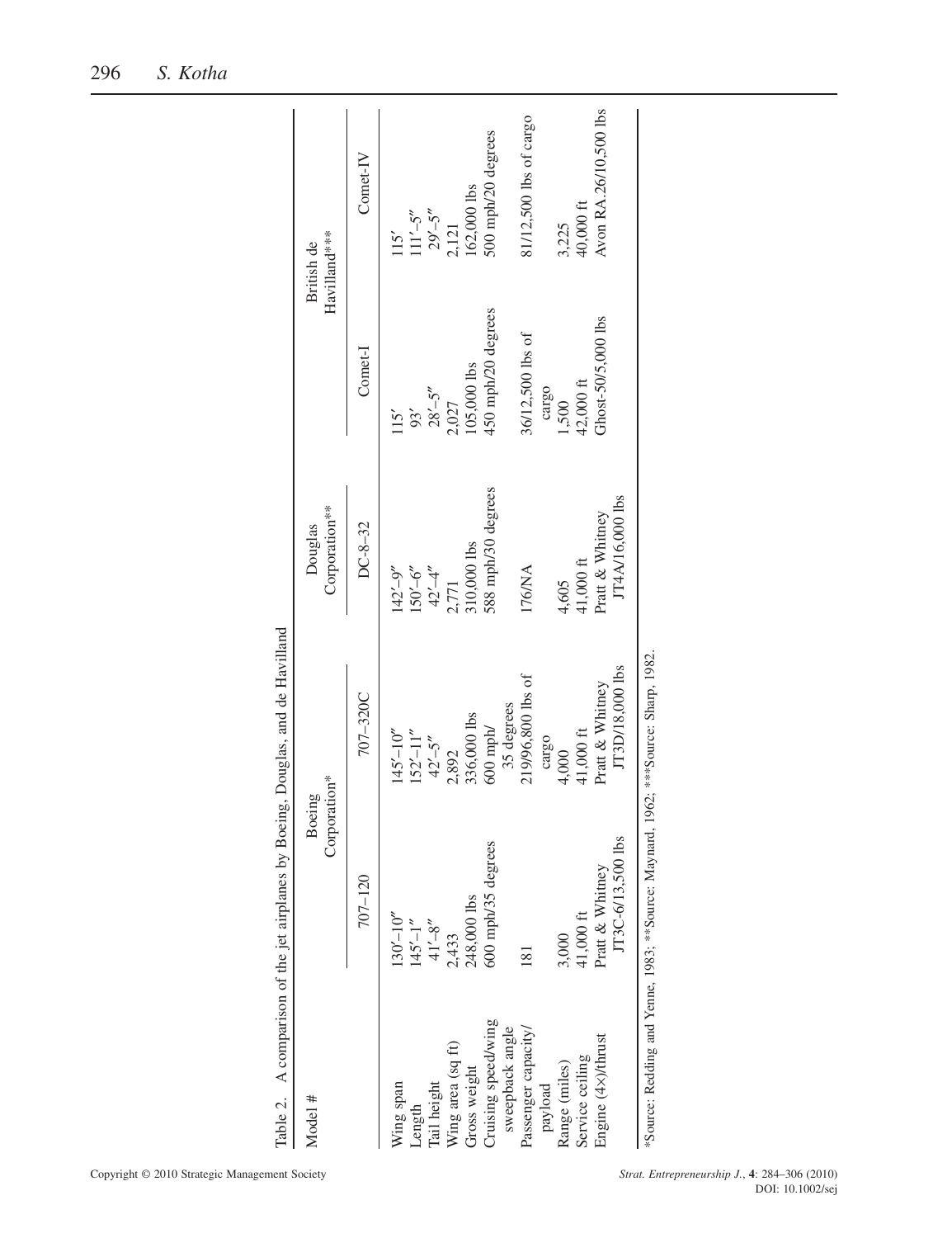Boeing's commercial business for the time being. In 1951 Boeing lost a military competition for a fourengine turbo-prop cargo plane to Lockheed, which would produce the C-130 . . . The jet bomber business had generated a lot of enthusiasm within Boeing, and so management was open to the idea of a commercial jet transport, especially since it appeared to be the one remaining opportunity. (Cook, 1991: 233)

By working on jet engines for the B-47 program and later the B-52 bomber, Boeing largely erased the doubts it had once had about such engines. It also eliminated concerns about the engines' reliability, a major issue when jet engines were perceived as an *experimental* and *emerging* technology (Sutter, 2006).

### *Investing in knowledge assets*

In the late 1940s, long before the launch of the Dash-80, Boeing had made a crucial investment, one that would turn out to be highly significant. Up to that time, there had been only two wind tunnels with advanced capability in the United States; one was located at MIT and the other was at Cal Tech. Boeing, along with Douglas, Lockheed, and others, used the facility in California. Boeing decided that, in order to keep experimental data from leaking to its competitors, the company needed its own wind tunnel and spent a substantial amount to build one in Seattle. In a 1957 presentation discussing the evolution of the 707, Sutter explained,

You will notice . . . that to do all of the work, going from the B-47 to the B-52 and then finally to the  $707$ , we spent 10,000 wind tunnel hours . . . It is interesting to note that even after the B-52 was developed, there were still 52 wings developed during the 707 series . . . In total, the basic wind tunnel work on these three airplanes took 27,000 hours, so you can image that the wind tunnel is pretty highly used. From the aerodynamicist's standpoint we feel very fortunate to have a wind tunnel of the speed range we have. This is the only company that has its own wind tunnel to do this work. Other people either have to go to co-op tunnels or use a NACA or Air Force facility. Their scheduling in and out of these wind tunnels is much more difficult than ours and their ability to make changes in their progress is much more difficult, so we really are quite fortunate here at Boeing. (Steiner and Sutter, 1957: 42)

The tunnel and accompanying experiments on supersonic flight turned out to be decisive in understanding aerodynamics. Initially, the investment was largely directed at protecting knowledge from spilling over to competitors, as well as gaining an advantage over rivals in landing military contracts. As Cook explains, 'What made the difference for Boeing was the wind tunnel. While at least a few engineers at Douglas felt that the jet age was imminent, without the full time use of a high-speed wind tunnel they could not convince their management to proceed towards building a (jet engine propelled airplane) prototype' (1991: 232). Douglas lacked a prototype; but Boeing had one.

### *Willingness to assume risk*

Building the Dash-80 prototype was no accident. In order to build the Dash-80, Allen committed \$16 million (about \$160 million in today's currency), an amount that represented Boeing's entire profit since the end of the war (Lombardi, 2008). As head of the company, he took the risk of making a large financial commitment to an airplane that had neither interest from airlines nor a government contract. 'We felt strongly that it was high time some American manufacturer took the plunge and got a jet transport off of and into the air' (Allen, quoted in Lombardi, 2008: 164). This willingness to commit resources to a risky prototype would turn out to be a crucial turning point in the competitive battle between Boeing and Douglas.

It was common practice during these early years for aircraft producers to respond to requests for proposals from the government. Once selected, the chosen proposals were funded and monitored by the U.S. Air Force. Interestingly, this approach was also followed in the civilian sector, where existing airline companies defined the specifications and then requested airplane manufacturing to bid on their proposal for contracts. In contrast to this prevailing practice, Allen decided to build a prototype *without orders and then sell the airplane*. In other words, Allen saw an opportunity and decided to seize it.

# *Organizational slack, chance events, and theatrics*

It was also a time when the B-52 engineering design was winding down, which freed up engineering talent for other programs (Cook, 1991: 232). As luck would have it, the Air Force asked Boeing to incorporate a jet engine in the B-52 instead of the turboprop engine that Pratt & Whitney proposed. Fortunately for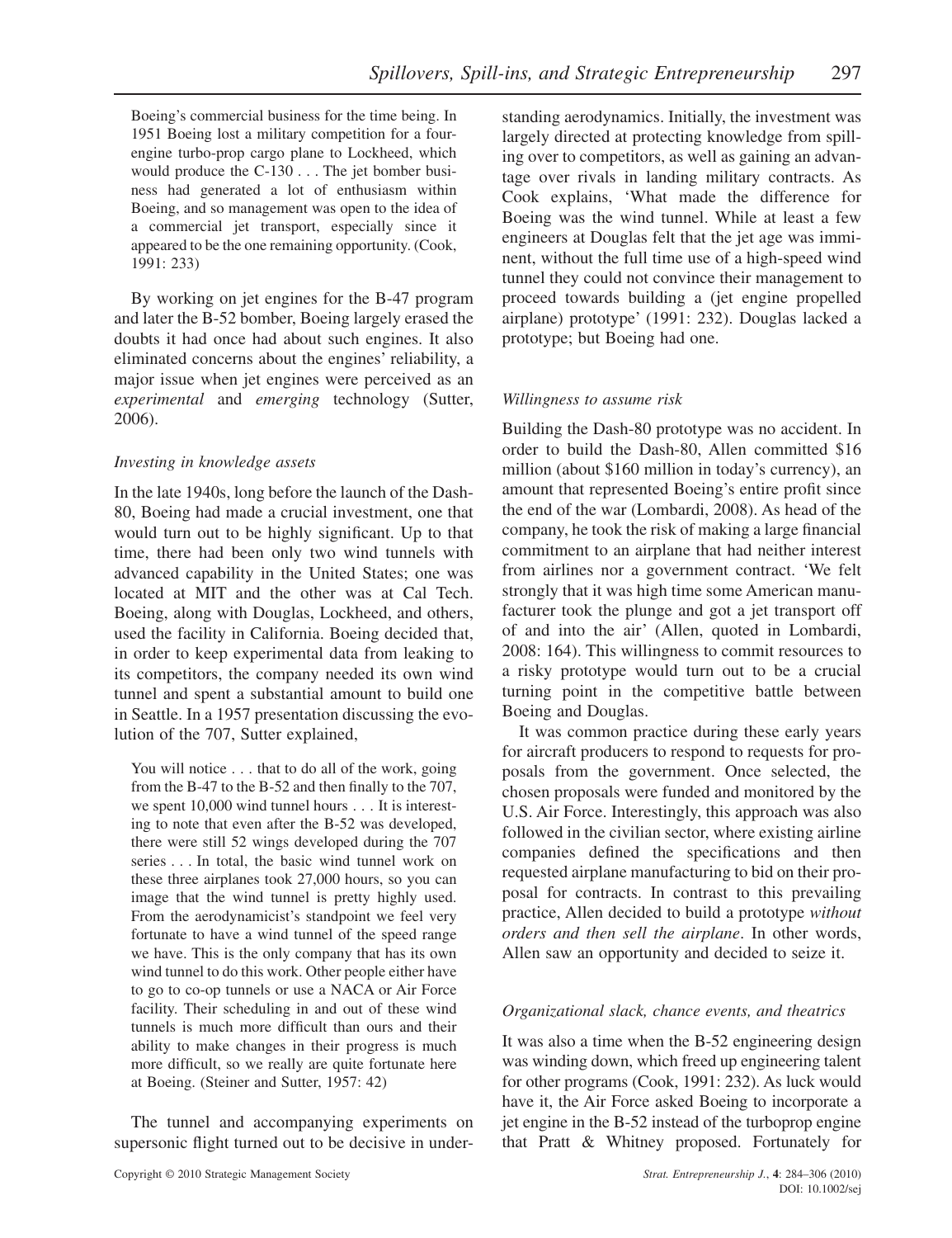Boeing, the J-57 jet engine happened to be a good fit for the 707-sized transport (Cook, 1991).

Not only was the Boeing 707 a faster and superior airplane relative to the Comet and other propeller airplanes, the company showed the world it was a safe aircraft. A pivotal event, now legend in the industry, dramatically illustrated Boeing's confidence in its new aircraft. In 1955, at a hydroplane event on Lake Washington in Seattle attended by numerous Boeing customers and reporters, Tex Johnson, the legendary Boeing test pilot, flew the Dash-80 low over the race course and, to the amazement of the spectators, performed an unauthorized *barrel roll*. The Dash-80 was the progenitor of the 707–120, Boeing's first commercial jet airplane, which was purchased by Pan Am. Although Boeing officially condemned Johnson's acrobatics, particularly in the context of the Comet's tragic mishaps, such theatrics paid off handsomely for Boeing (Lombardi, 2008).

In sum, the situational factors (industry and firm level) faced by each airplane manufacturer were different and influenced how they viewed potential opportunities in the emerging commercial aviation industry in the face of knowledge spillovers and growing industry knowledge about jet engine flight. Combining the two narratives discussed above, the framework that emerges is a nuanced view of the interplay among knowledge generation, external knowledge spillovers and spill-ins, and strategic entrepreneurship.

Below, I discuss the performance implications the knowledge spillovers have for the new entrant, the incumbent firms, and society at large.

#### **Narrative #3: Impact on originators, recipients, and society**

#### **Knowledge originators**

Dr. Adolph Bussman is often credited with the theoretical concept underlying the effects of sweepback on airflow at supersonic speeds. In 1935, Bussman, a German professor of mathematics, presented a paper describing the phenomenon in Rome, at a conference organized by General Arturo Crocco (The Fifth Volta Congress of High Speed Flight). Bussman had no suggestions for the practical applications of his concept  $(Cook, 1991).$ <sup>15</sup> However, it was the Germans who provided the first concrete evidence, based on scientific wind tunnel tests, of the relationship between sweptback wings and flight speed (Sutter, 2006), though they did not benefit from their findings for obvious reasons.

The British are credited with inventing the jet engine and successfully building jet engine fighters during World War II (Lynn, 1995). While de Havilland was the first to introduce a commercial jet engine airliner, its Comet was plagued by crashes. De Havilland did redesign and placed newer versions into service, the Comets II, III, and IV. Unable to attract interest or sufficient demand for the airplanes, the company withdrew from commercial aviation.

One reason for the airlines' lack of interest in the Comet was the 707 (see Table 2).16 An article in *Time* magazine captured what the Boeing model meant to U.S. airplane manufacturers:

America's first entry in the jet-age commercial air race is far more than just an answer to Britain's illfated Comet I, or the Comet's bigger sisters, II and III. The 707 is as much of an advance over Britain's early leader as the swift advance of jet-aircraft design will allow. Its graceful fuselage sweeps back 128 ft., a full 35 ft. longer than the Comet I. In its fuselage, almost as wide as a living room and as long as a ballroom, it can carry 130 passengers, versus 48 for the Comet I . . . Its four burly Pratt & Whitney J57 jet engines blast out more than 40,000 lbs of thrust, twice the power of the Comet's four engines, enough to push the 707 through the sky at 550-m.p.h. cruising speed, about 60 m.p.h. faster than the Comet I, about 50 percent faster than the fastest prop-driven airliners. The 707 is designed to fly the Atlantic in less than seven hours, give the sun a race from east to west. It will be able to leave New York at noon, arrive in Los Angeles by 1:30 p.m. (*Time*, 1954)

#### **Knowledge recipients**

Prior to the 707, Boeing had been the undisputed king of the bomber builders, producing more than

<sup>&</sup>lt;sup>15</sup> The first sketch, credited to General Crocco, depicting an airplane with a sweptback wing and propeller blades, was made on the back of a menu (Cook, 1991).

<sup>&</sup>lt;sup>16</sup> The British Overseas Aircraft Company used the Comet IV for service across the Atlantic on October 4, 1958, three weeks ahead of the 707's introduction. But the Comet IV was 'no match for the vastly superior performance, capacity, and operating economics of the Boeing product. Great Britain's oncebright hopes for a dominant role in postwar commercial aviation faded quickly' (Sutter, 2006: 68).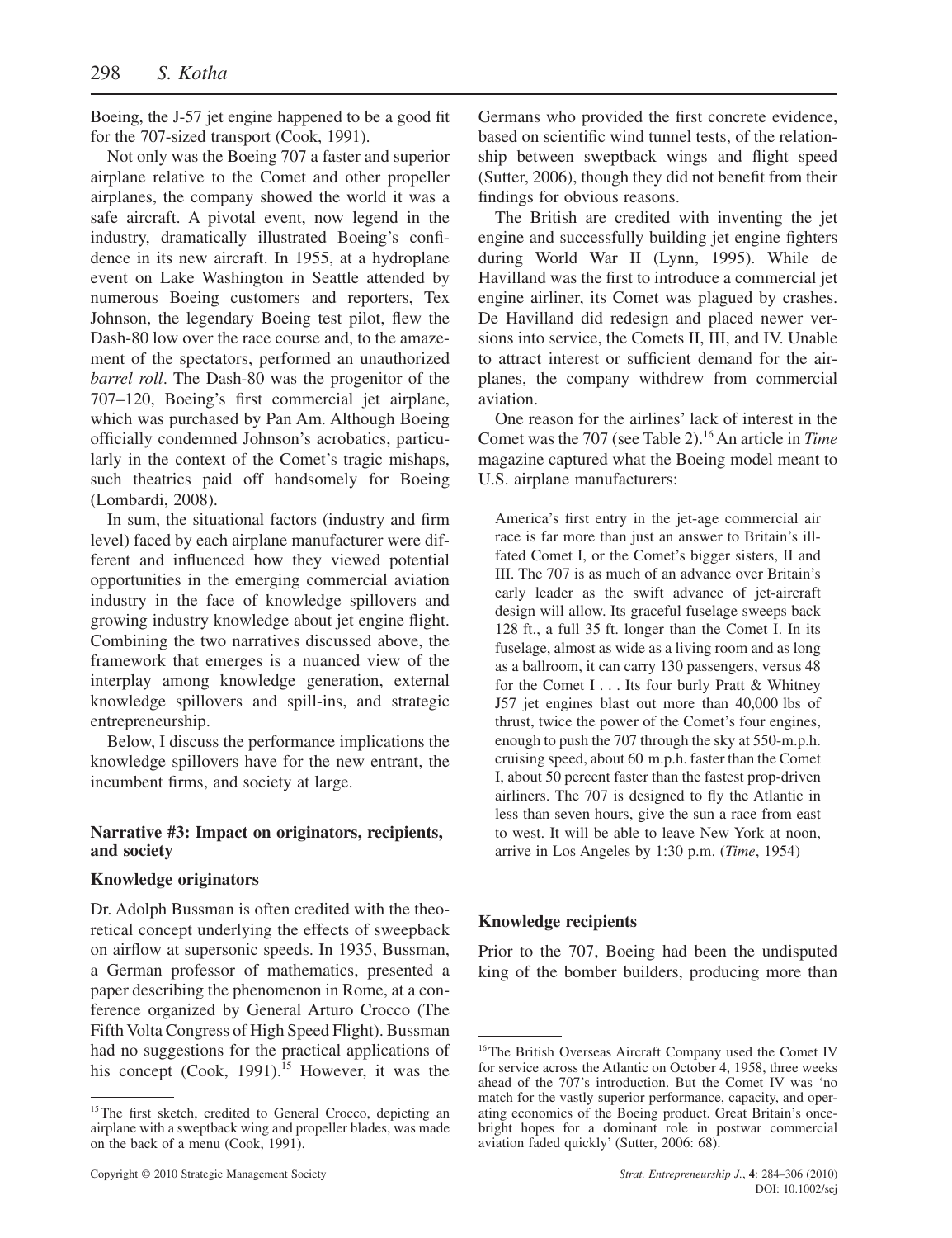$22,500$  planes, from gnat-like fighters to flying boats.17 By 1945, Boeing had more than half the nation's installed manufacturing capacity for the B-17 and B-29, bombers that were heavily used during World War II (Newhouse, 1985).

With the launch of the 707 airplanes, Boeing would move toward building commercial jet airplanes. In time, Boeing would become America's premier manufacturer of airplanes, a title held by Douglas since 1934. The commercial aviation business would become a fundamentally different business and over the next decade, Boeing would emerge as its premier commercial manufacturer. In other words, it would transform into a completely different company.<sup>18</sup>

By 1968, Boeing's revenues totaled \$3.27 billion. Military aircraft, which in 1958 (the year Pan Am took delivery of the first 707s) represented more than 90 percent of its revenues, now represented just \$422 million, or 12.8 percent. Over the decade, a significant change had occurred—Boeing had become a commercial aircraft company. The defenserelated activities that had once dominated company activities would provide a smaller proportion of total revenues, a situation that lasted until 1997, when Boeing and McDonnell-Douglas merged.

### **Societal benefits**

It would be an understatement to say that the jet airplane changed transportation or made the world smaller. Initially, these airplanes made airlines more productive by decreasing operating costs, enabling them to reduce fares and render air travel affordable to the public (Lombardi, 2008). The introduction of the jet airplane, first by Boeing, then a year later by

Douglas, finally followed by Lockheed, would change many industries dramatically. There were winners and there were losers, but the revolutionary shift from propeller to jet changed the world for the better.

By 1967 it was clear that the jet transport had taken over long-range travel. At that time most of the luxury Atlantic Ocean liners had been converted to cruise ships, and the luxury trains between New York and Chicago, the Twentieth Century Limited and the Broadway Limited, had all ended service. In addition, all first class mail had been transferred to the airways. This situation may been predicted by aviation enthusiasts in the 1940s when the four-engine transports with its piston power plants were operating, but it took the demonstration of the jet transport's comfort, speed, and long- range capability in the mid-1950s to bring the idea of mass transportation by air to general acceptance. (Cook, 1991: 1)

In retrospect, some knowledge originators certainly failed to benefit from the emergence of the modern commercial aviation industry. Boeing benefited from knowledge spillovers, but it also created a series of innovations that were imitated by equally competent rivals. While the net benefits to society are positive, untangling all of the benefits of the jet engine airplane is a complicated story that will take years to unfold.

# **DISCUSSION**

Building on the emerging literature that depicts spillovers as a positive force, this study examined the spillovers, spill-ins, and the role strategic entrepreneurship played in the road to America's first commercial jet-propelled airplane. All major industry players benefited from multiple knowledge spillovers and spill-ins that occurred during the period of the study. Boeing and other U.S. manufacturers benefited directly from the German spillover $19$  and so did Britain's De Havilland. The DC-8 imitated Boeing's 707 airplane and Boeing, in turn, imitated the DC-8 by enlarging the 707's fuselage. Also,

<sup>&</sup>lt;sup>17</sup> During the 1920s and 1930s Boeing built the fastest pursuit ships and bombers in the United States. The company pioneered and streamlined metal airplanes, including the four engine Clipper, which helped launch regular transatlantic service.

<sup>&</sup>lt;sup>18</sup> There are stark differences between the military and commercial aviation industries (Newhouse, 1985). In commercial aviation, the path to profitability is a long and difficult one. The high initial investment needed to produce an airplane may not be recovered for years, if ever. In the case of military airplanes, the government assumes all or most of the cost of developing an aircraft. Military aviation involves one customer, and the number of airplanes in production tends to be more fixed. With commercial aviation, the number of airplanes eventually sold is more uncertain, so the learning curve can be trickier. For military aircraft, standardization is the norm. This is not the case for commercial aviation. Since multiple customers are involved, airplane configurations can vary considerably.

<sup>&</sup>lt;sup>19</sup> Schairer's (1945) handwritten note to his colleagues left a trail proving that it was German knowledge that lay behind the experiments that led to the B-47's revolutionary design.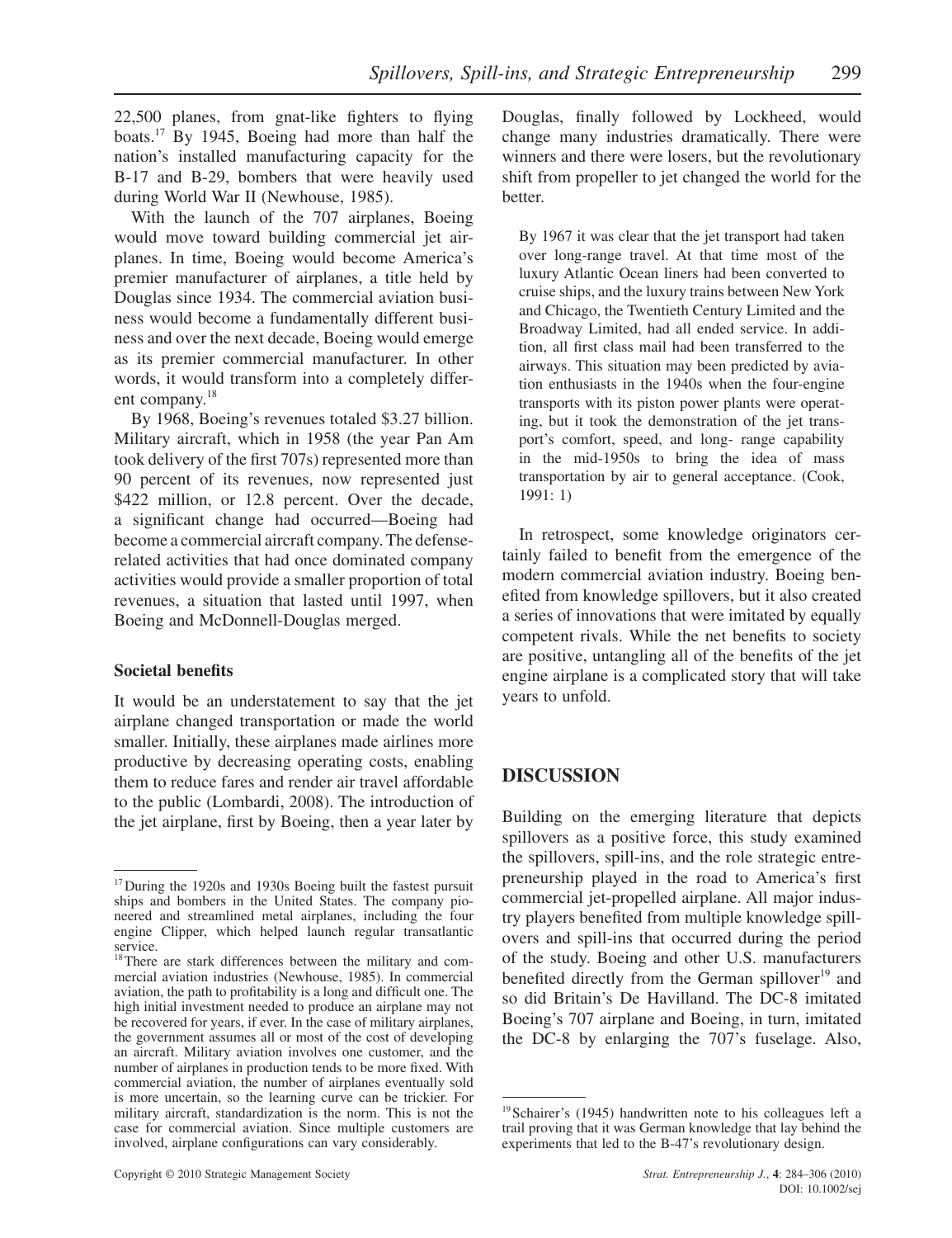knowledge spillovers from the Comet crash investigations significantly improved airplane safety for the entire industry. As a result of multiple spillovers, an *industry* knowledge spillover pool emerged over time, which influenced the airplane's dominant design and each manufacturer developed a *company*specific knowledge pool.

Although the knowledge spillover regarding the sweepback wing was key to transitioning the industry to high-speed jet engine flight, neither the Germans nor de Havilland, the first mover, benefited. The Germans lost for obvious reasons, and De Havilland lacked the Americans' experience with high-speed flight and cabin pressurization. Boeing's major innovations implemented in the B-47 were shared with Douglas and Lockheed. The DC-8, Douglas's first commercial jet, was *informed* by Boeing's Dash-80 prototype. Despite all of this, it was Boeing that benefited the most by becoming the industry leader.

### **CONTRIBUTIONS**

This study contributes to the extant spillovers-spillins literature in multiple ways. The patterns observed here confirm the early work that knowledge spillovers: (1) influenced innovative activity (Henderson and Cockburn, 1996) as evidenced by the numerous innovations that were triggered after the German knowledge spillover and the launch of the B-47 airplane; (2) enabled competitive entry (Jaffe, 1986) as seen by Havilland's entry into the industry; and (3) benefited recipients at the expense of originators (Arrow, 1962) as evidenced by Douglas vicariously learning from Boeing's 707 prototype without having to invest in its own prototype. More importantly, it also confirms the key assertion of the emerging spillovers-spill-ins literature, which asserts that knowledge spillovers can result in spill-ins or spill-backs that benefit both originators and recipients.

Building on this emerging literature, the study provides many novel insights that are only possible from a detailed, fine-grained examination of the phenomenon. One broad insight is that this phenomenon is emergent and more complex than discussed in the extant literature. The complexity partially stems from the *multiple* spillovers and related spill-ins that occurred at *various* times in the industry, triggering firm-level innovations via endogenous knowledge generation by industry actors over a long time

period. It also partially stems from the numerous ways in which spillovers and spill-ins occurred. The knowledge spillover mechanisms in extant literature have focused on employee mobility (Agarwal *et al*.,  $2007$ ), R&D spending of rival firms, and the role played by universities located in a firm's a geography in enabling knowledge spillovers (Jaffe, 1986, 1989). In contrast, I found that knowledge spillovers and spill-ins occurred in numerous other ways. Spillovers also occurred through: (1) unpredictable events (e.g., knowledge from German labs); (2) catastrophic accidents and the public inquiry that followed; (3) competitive monitoring of rivals followed by imitation and experimentation; and (4) governmental actions that required firms to transfer valuable information to rivals. Complexity also resulted from the different types of knowledge spillovers that occurred, a point that the extant literature has failed to distinguish. The types of knowledge spillovers observed included: conceptual/theoretical knowledge (i.e., knowledge on potential of high-speed flight); experiential (lab and field) knowledge (i.e., details about the sweptback wing design); operating knowledge (e.g., information gathered from operation on the dual pod engine failures; cabin pressurization); and market knowledge (e.g., information gathered from customers and rivals' marketing moves).

The introduction of a jet engine plane was largely an emergent process that unfolded over a long time period. In all, it took 23 years for a safe commercial aircraft to emerge that the general public, not just test pilots, were willing to fly in. $20$  Importantly, the dominant design introduced represented knowledge accumulated over multiple iterations based on different knowledge spillovers, internal experimentation, and a fundamental understanding of how to build and test such a product. In sum, these observations taken together suggest that by viewing incumbents merely as knowledge factories for new entrants, the literature grossly underestimates how knowledge spillovers and spill-ins and subsequent innovations unfold in practice (Agarwal *et al*., 2007). Also, by relying extensively on patent citation counts to operationalize and capture the knowledge spillovers, past

 $20$  It was 10 years from the time Dr. Bussman gave his presentation in Rome on high-speed flight and would be another seven before de Havilland introduced the Comets. Another six years would go by before the 707 airplane was introduced and finally emerged as the *dominant* design.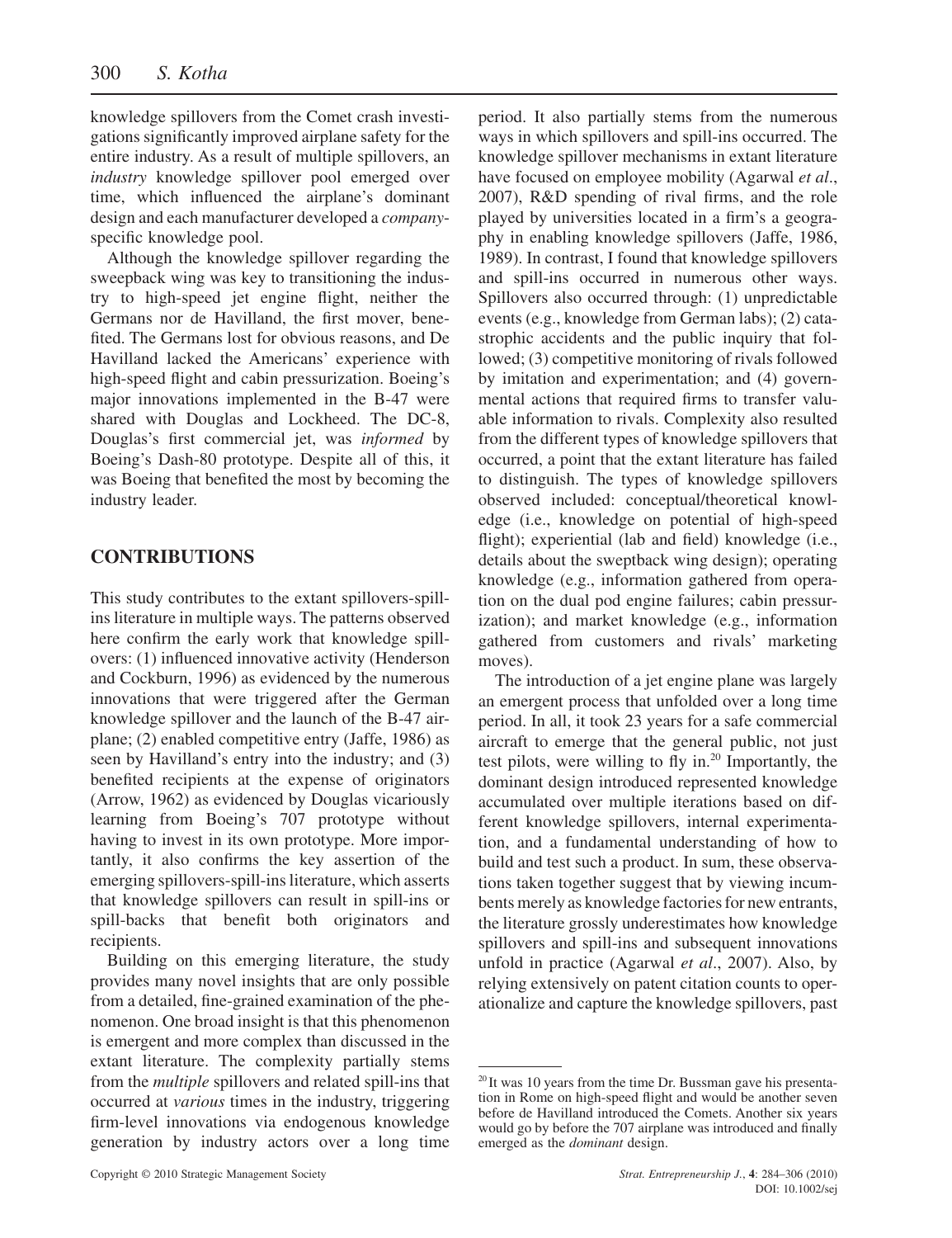research (e.g., Henderson and Cockburn, 1996; Jaffe, 1986, 1989; Yang *et al*., 2010) is yet to address the richness and complexity underlying this interesting and important phenomenon.

This study also contributes to our understanding of the *creative construction* arguments as put forth by Agarwal and her colleagues (2007). From the patterns observed, I was able to marshal only partial evidence to support their assertions. The introduction of jet engine airplanes didn't lead to *creative destruction* as envisioned by Schumpeter (1934), nor did the outcome reflect the *creative construction*. Instead, the reality appears to be more nuanced, with both processes operating simultaneously. Within the context studied, although industry leadership changed, all players continued to maintain respectable market positions well into the future. Also, the introduction of the jet airplane did eventually *destroy* other industries (passenger rail, oceangoing liners, and domestic mail carriers to name a few). From the vantage of these industries, the forces unleashed by the jet airplane's introduction truly represented *value destruction*, to echo Schumpeter. At the minimum, this suggests that more research pertaining to boundary conditions underlying creative construction is needed to better delineate this phenomenon and distinguish it from creative destruction.

The study also contributes to the emerging literature on the spillover-spill-ins phenomenon by identifying factors that played an important role in who benefitted from industry spillovers and related spillins. First, the pattern that emerges suggests that critical knowledge spillovers often triggered a cycle of internal experimentation that resulted in accumulating a deep internal knowledge pool in some firms. Also, the internal knowledge pool and the external (industry) knowledge pool coevolved over time, as shown in detail with respect to Boeing. However, the industry pool that emerged resembled a shallow *puddle* more than a deep pool. Also, the firm-specific internal knowledge pools were just as critical, if not more so, in the race to build a commercial jet airplane. Perhaps it is this interplay between the external knowledge spillover *puddle* and a deep firm-specific internal knowledge pool that provides a partial explanation of why some firms are better positioned to leverage and benefit from knowledge spillovers and spill-ins. At the minimum, in addition to size and similarity of the external knowledge pool examined by Yang and her colleagues (2010), this insight suggests that researchers need to account for the direct, mediating, or moderating effects of a

firm's internal-knowledge pool to isolate the effects of who benefits.<sup>21</sup>

Second, the study underscores the importance of *opportunity-seeking behavior* to benefit from external spillovers. In this context, opportunity-seeking behavior is the willingness of a firm to take risks and invest in knowledge assets to pursue a *new* opportunity (Hitt *et al*., 2002; Ireland *et al*., 2003). Boeing (and, to a large extent, De Havilland) had the vision and took significant risk producing a commercial jet airplane when the market for such an airplane was uncertain, at best. Boeing, in particular, was actively searching for new strategic opportunities and had invested in its own wind tunnel facility, the only company to make a significant investment in such knowledge assets.<sup>22</sup> Also, its decision to build a prototype was no accident, but a calculated decision that involved significant financial risk, since Boeing did so without government contracts or airline orders. This was a business move that differed significantly from conventional industry practice. Douglas was also seeking opportunities, but was focused on turboprops and not jet engine propelled commercial airplanes. For its part, Lockheed was not seeking new opportunities.

Boeing's situational context provides a partial explanation for its opportunity-seeking behavior. The firm was fortunate to have considerable organizational slack (Nohria and Gulati, 1996; Rothaermel and Hill, 2003), since many of its defense related projects were winding down just as the Air Force's interest in jet flight arose. For its part, Douglas was preoccupied with protecting its leadership status by satisfying its customers using piston engine technology (Christensen, 1997), while Boeing had little in the way of past investments to protect. Lacking experience, Lockheed was reluctant to adopt emerging technology in order to stay competitive (Ahuja

<sup>&</sup>lt;sup>21</sup> To a large degree, this internal knowledge pool constitutes a firm's absorptive capacity (Cohen and Levinthal, 1990). In contrast to the extant literature, where *absorptive capacity* is often used as a catchall term for R&D investments, the analysis given here fleshes out the concept by detailing how such a capacity is generated. In other words, by analyzing the evolution of the Boeing 707, the complexities, resource commitments, and length of time involved in generating firm-level absorptive capacity become visible.

<sup>&</sup>lt;sup>22</sup> Boeing built this facility to stop knowledge spillovers to its California rivals, Lockheed and Douglas, whenever it used the wind tunnel facility at CalTech in California. It suspected that vital information from its experiments was spilling over to its rivals. Spillovers in this case were through graduate students hired by Lockheed or Douglas who had helped manage the CalTech facility and run tests for Boeing prior to graduation.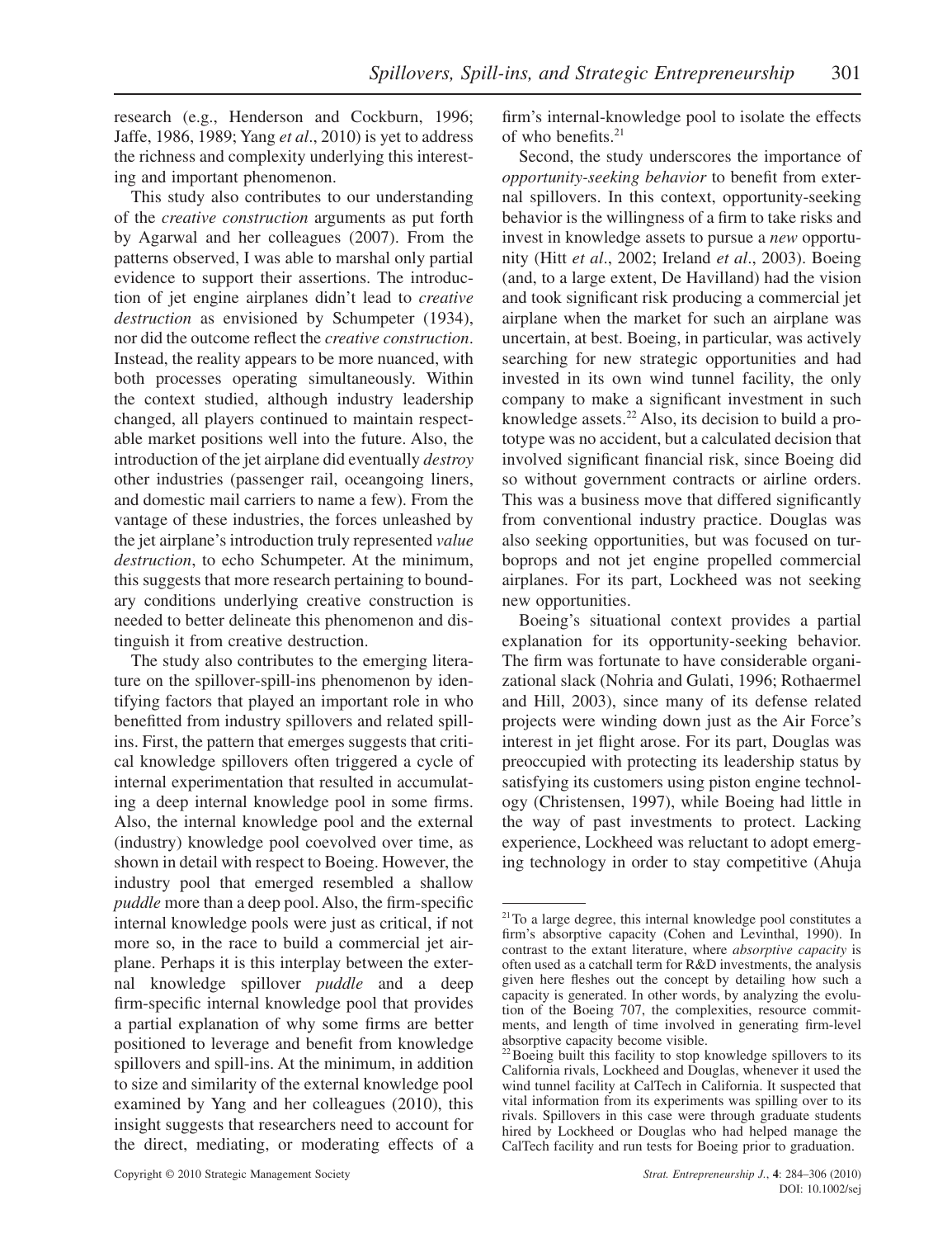and Lampert, 2001; Stuart and Podolny, 1996), and this clearly was not the case with Boeing. The generalizable pattern that emerges suggests that firms with (1) greater slack resources; (2) a broader market rather than a customer-specific orientation (Slater and Narver, 1998); and (3) considerable experience with emerging or experimental technology are more likely to leverage knowledge spillovers and spill-ins. In other words, the willingness to act on knowledge spillovers is situation specific and endogenous to firms in the industry.

Finally, the competitive dynamics between the British and Americans and the battles between the 707 and DC-8 also provide a partial explanation of why Boeing benefited more from the transition to commercial jet airplanes. On the one hand, in discussing the impact of competitive dynamics on focal firm performance, strategy researchers often evoke the notion of Red Queen competition to explain how each firm's performance is contingent upon the firm's matching or exceeding the actions of rivals (Barnett and Hansen, 1996; Derfus et al., 2008).<sup>23</sup> According to Barnett and McKendrick, the characteristic of such Red Queen competition 'is that one organization's solution becomes its rivals' problem. The resulting increased constraints, again in turn, are likely to trigger responses among rivals, again intensifying competitive constraints on the first organization, and so on' (2004: 540). Derfus *et al*. (2008) observe that the effect of such competition is incremental and coevolutionary and as such it is consistent with Schumpeter's *creative destruction* argument.<sup>24</sup>

On the other hand, technology and innovation researchers have evoked the metaphor of *leapfrogging* to describe how new entrants adopt radical innovations to dislodge existing incumbents and, thus, gain a leadership position within an industry (cf. Schilling, 2003). Since leading incumbents have little incentive to innovate in the face of radical technological change (Christensen, 1997; Schumpeter, 1976),

they invariably lose their leadership position to new entrants who are willing to adopt such innovations to *leapfrog* incumbents. Often this is the outcome when the radical innovation becomes the established technological paradigm (Dosi, 1982).

The competitive dynamics observed here appear to be a mix of these two characterizations of competition. Boeing took a risk and adopted a radical technology—jet engines—to launch a revolutionary airplane, a move that Douglas had little incentive to pursue given its leadership position. However, Douglas reacted to Boeing's competitive move by adopting the radical technology, and the competitive dynamics that ensued reflected elements of the Red Queen competition, as discussed in the literature.<sup>25</sup> In other words, Boeing leapfrogged its rivals by changing the technological paradigm, but in the process triggered a Red Queen sort of competition with Douglas. In this case, using market knowledge spillovers, Boeing modified its product to meet customer needs and gained industry leadership over the next few years.

In sum, this study demonstrates that the effects of knowledge spillovers and spill-ins on performance are complex and dependent on many factors that literature is yet to address. A generalizable framework that examines why some firms, and not others, benefit from knowledge spillovers and spill-ins should, at the minimum, account for many of the factors I've highlighted. Doing so can provide a holistic explanation of the spillovers-spill-ins phenomenon and help researcher better delineate its impact on originators of knowledge and recipients alike.

### **LIMITATIONS AND FUTURE RESEARCH**

This is one of the first inductive studies to examine the role of knowledge spillovers, spill-ins, and their impact on strategic entrepreneurship in a specific context. While this may limit the generalizability of the findings, it has enabled me to take a more fine-grained approach to analyzing how knowledge

<sup>&</sup>lt;sup>23</sup> Red Queen competition is based on the conversation between Alice and the Red Queen, both characters in the book *Through the Looking Glass* by Lewis Carroll (1960). Alice notices that despite running as fast as she could, she is unable to get anywhere relative to her surroundings. The Red Queen explains Alice's situation by saying 'Here, you see, it takes all the running you can do, to keep in the same place. If you want to get somewhere else, you must run at least twice as fast as that!' (Carroll, 1960: 345).

 $24$ As noted earlier, when firms innovate to gain an advantage in the marketplace, they often see this advantage erode as a result of their rivals' competitive moves (Schumpeter, 1976).

<sup>&</sup>lt;sup>25</sup> In this context, the rendition of competitive dynamics as Red Queen competition appears more in line with the early discussions of knowledge spillovers (i.e., spillovers primarily benefit rivals and not the originating firm). Rivals, using spillovers, can imitate the knowledge-originating firm thereby providing it with only a short-lived relative competitive advantage.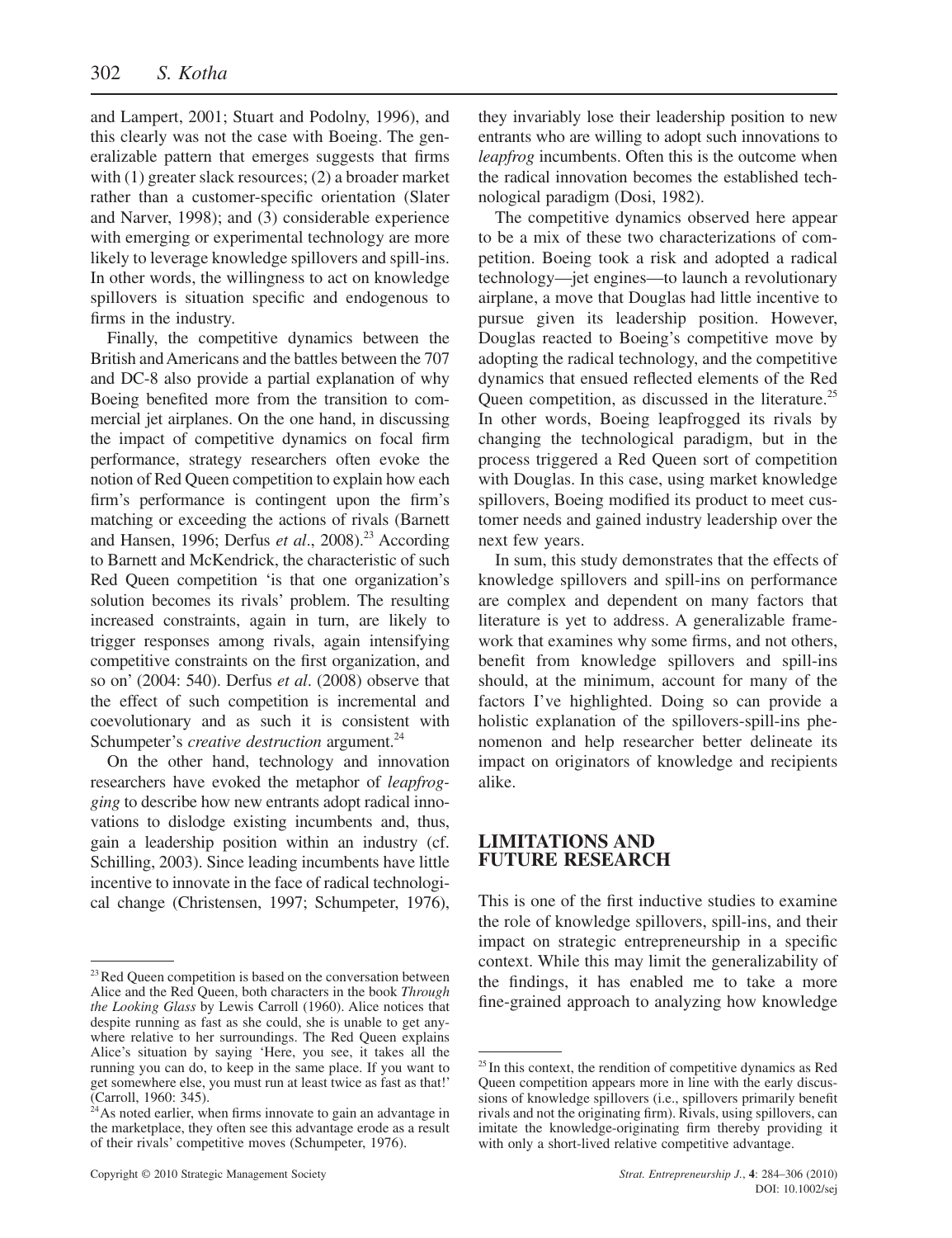spillovers and related spill-ins impacted the dynamics leading to the first U.S. commercial jet airplane. Such detail would be difficult—if not impossible to capture through large sample studies (Poole and Van de Ven, 1989). However, more studies are needed before it is possible to generalize and isolate the processes that played a critical role in this instance.

The current study examined an industry where product life cycles are relatively long; an average commercial airplane can remain in service for close to 25 years. Also, the launch of a new airplane involves significant investment. This alone makes it difficult for competitive entry and rapid technological paradigm shifts (Dosi, 1982). Thus, it would be interesting to examine industries with fast product cycles (consumer goods, software, and electronics), where knowledge obsolescence is more rapid. The importance of technological spillovers, spill-ins, and strategic entrepreneurship will likely differ in such high-velocity environments (Eisenhardt, 1989b). Such an undertaking would enable researchers to draw boundary conditions for a number of the assertions presented here and would be a logical extension in examining the assertion that knowledge spillovers and spill-ins are context-specific.

Much of the literature on knowledge spillovers and, more recently, knowledge spill-ins (Yang *et al*., 2010) has focused on the critical role played by *technical* knowledge spillovers and their impact on firm-level innovation. However, since both technical and market knowledge are both potentially important in entrepreneurial situations (Abernathy and Clark, 1985; Agarwal *et al*., 2004), researchers need to distinguish between the two types and examine the approaches that firms may use in order to benefit from them. In the case of the 707, Boeing executives were locked in a competitive marketing battle with the Douglas DC-8 after the technical details had been finalized and the airplane was already in production. As a result of market knowledge spillovers, Boeing sales executives found out that Douglas's proposed airplane was slightly wider than the Boeing 707 and that this minor detail (a matter of few inches) mattered enormously to airline customers because of airplane economics. This illustrated the importance of market knowledge spillovers and their potential in significantly impacting commercial outcomes. Thus, distinguishing and examining different types of knowledge spillover and their impact on firm-level outcome is a logical extension of the research.

Many of the extant studies on knowledge spillovers have relied exclusively on patent citation data to empirically examine firm-level outcomes resulting from spillovers. There are numerous drawbacks associated with the use of patents for capturing knowledge flows among firms, a fact which needs no elaboration here (cf. Alcacer and Gittelman, 2006). In general, studies using patent citation data limit their capacity to highlight the importance of knowledge spillovers for the subsequent innovation they produce (Yang *et al*., 2010) and rarely capture the net economic benefit that results from this phenomenon. To better understand its impact, it is important that researchers examine performance outcomes other than the innovation impact on originating or recipient firms.

In many arenas (e.g., urban planning, city planning, and medical research), state-of-the-art knowledge and our understanding of a phenomenon are considerably advanced when unpredictable catastrophes occur. I have shown how the Comet airplane crashes provided invaluable information about cabin pressurization and metal fatigue, a relatively unknown phenomenon during the early days of high-altitude commercial flight. In this instance, de Havilland's executives made it their mission to educate airplane producers about this potential danger. Such deliberate knowledge transfers resulted in devising advanced metal-fatigue tests that made jet airplanes safer and also helped the industry gain legitimacy in the eyes of a reluctant public. If the originators of this knowledge had been unwilling to share it, it is unclear how the emergence of the jet commercial industry might have been impacted. Few researchers have examined how knowledge spillovers from catastrophic events impact industry emergence or how they enable or hinder critical innovations that could impact the legitimacy of an emerging industry (or a product category) or function as a source of entrepreneurial opportunity.26 Who benefits from such knowledge flows and how

<sup>26</sup> Companies involved in such events, it could be argued, have a moral obligation to provide such knowledge to other firms so that public safety and human lives are not at risk. This is especially true in the case of knowledge generated from drug trials, but may be equally important in other industries. For example, the issues that face Toyota regarding accidental or unanticipated acceleration are a case in point. If it is determined that such effects are due to the growing use of electronics in automobiles, shouldn't that information be provided to all car manufacturers? In other words, what are Toyota's obligations for making this information available to its automotive rivals? How might it benefit from doing so?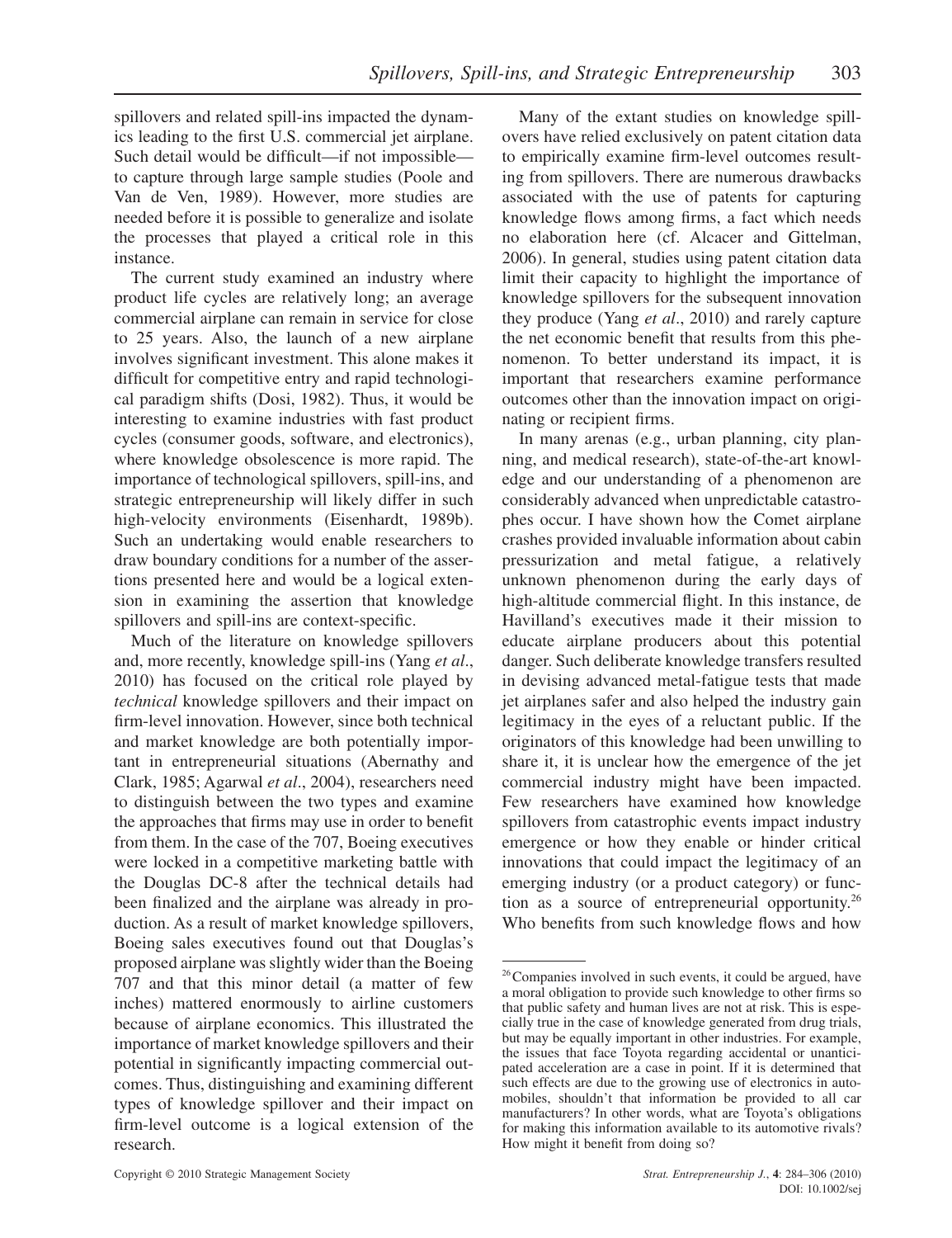such events can impact the legitimacy of emerging industries, is an area worthy of further exploration.

# **CONCLUSIONS**

Knowledge spillovers and the concomitant processes that they trigger can provide a powerful lens for studying opportunity- and advantage-seeking behavior in incumbents and entrants and the outcomes of this dynamic. To conclude, this study's most important contribution is to assert how internal knowledge generation and external knowledge spillovers and related spill-ins are necessary, but not sufficient, conditions for organizations to benefit from opportunities. What is required in addition to these elements is strategic entrepreneurship—having the foresight to seize opportunities and the willingness to make the necessary knowledge and financial investments needed to exploit the opportunities that present themselves. This study sensitizes researchers to examine the interplay among knowledge generation, knowledge spillovers and spill-ins, and strategic entrepreneurship. Additionally, researchers need to account for situational and competitive dynamics in order to explain firm-level performance outcomes. I hope the knowledge spillovers from this work will motivate researchers to study this phenomenon in other settings and that we as a field will dig deeper into the complexities they yield and their impact on new and existing firms.

### **ACKNOWLEDGEMENTS**

I thank Greg Fisher, Raghu Garud, David Gomulya, Sonali Shah, M.B. Sarkar, and Kevin Steensma for their valuable insights, and for pointing me in the right direction. Without their assistance and encouragement, this article would not exist. I also thank the Boeing executives for sharing their insights and Michael Lombardi, the corporate historian at Boeing, for access to the Boeing Archives. I also want to thank David Smukowski for his valuable feedback on this article and for connecting me with various executives at Boeing. I also thank the editors of the special issue and the two anonymous reviewers for their thoughtful comments.

#### **REFERENCES**

Abernathy WJ, Clark KB. 1985. Innovation: mapping the winds of creative destruction. *Research Policy* **14**(1): 3–22.

- Agarwal R, Audretsch D, Sarkar MB. 2007. The process of creative construction: knowledge spillovers, entrepreneurship, and economic growth. *Strategic Entrepreneurship Journal* **1**(3–4): 263–286.
- Agarwal R, Echambadi R, Franco AM, Sarkar MB. 2004. Knowledge transfer through inheritance: spinout generation, development, and survival. *Academy of Management Journal* **47(**4): 501–522.
- Ahuja G, Lampert CM. 2001. Entrepreneurship in the large corporation: a longitudinal study of how established firms create breakthrough inventions. *Strategic Management Journal* **22**(6–7): 521–543.
- Alcacer J, Gittelman M. 2006. Patent citations as a measure of knowledge flows: the influence of examiner citations. *Review of Economics and Statistics* **88**(4): 774–779.
- Anderson P, Tushman ML. 1990. Technological discontinuities and dominant designs: a cyclical model of technological change. *Administrative Science Quarterly* **35**(4): 604–633.
- Arrow K. 1962. The economic implications of learning by doing. *Review of Economic Studies* **XXIX**: 155–173.
- Barnett WP, Hansen M. 1996. The Red Queen in organizational evolution. *Strategic Management Journal* **Summer Special Issue**(17): 139–157.
- Barnett WP, McKendrick D. 2004. Why are some organizations more competitive than others? Evidence from a changing global market. *Administrative Science Quarterly* **49**(4): 535–571.
- Bettis R. 1991. Strategy management and the straitjacket: an editorial essay. *Organization Science* **2**(3): 315–319.
- Brown S, Eisenhardt KM. 1997. The art of continuous change: linking complexity theory and time-paced evolution in relentlessly shifting organizations. *Administrative Science Quarterly* **42**(1): 1–-34.
- Carroll L. 1960. *The Annotated Alice: Alice's Adventures in Wonderland and Through the Looking Glass*. New American Library: New York.
- Christensen C. 1997. *The Innovator's Dilemma: When New Technologies Cause Great Firms to Fail*. Harvard Business School Press: Boston, MA.
- Cohen WM, Levinthal DA. 1990. Absorptive capacity: a new perspective on learning and innovation. *Administrative Science Quarterly* **35**(1): 128–152.
- Cook WH. 1991. *The Road to the 707*. TVC Publishing Company: Bellevue, WA.
- Derfus PJ, Maggitti PG, Grimm CM, Smith KG. 2008. The Red Queen effect: competitive actions and firm performance. *Academy of Management Journal* **51**(1): 61– 80.
- Dosi G. 1982. Technological paradigms and technological trajectories: a suggested interpretation of the determinants and directions of technical change. *Research Policy* **11**(3): 147–162.
- Eisenhardt KM. 1989a. Building theories from case study research. *Academy of Management Review* **14**(4): 488–511.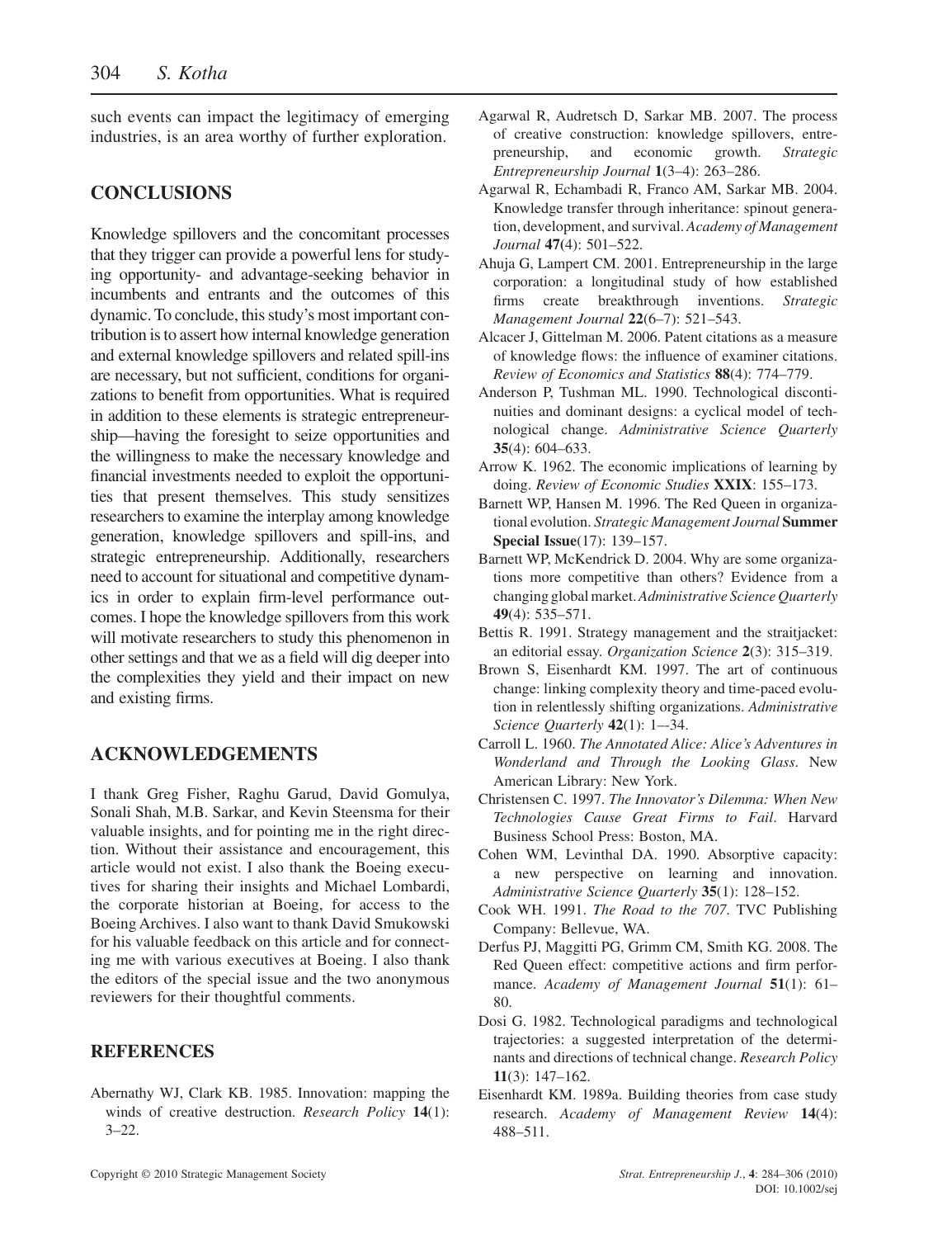- Eisenhardt KM. 1989b. Making fast strategic decisions in high-velocity environments. *Academy of Management Journal* **32**(3): 543–576.
- Eisenhardt KM, Graebner ME. 2007. Theory building from cases: opportunities and challenges. *Academy of Management Journal* **50**(1): 25–32.
- Fredriksen JC. 2009. *The B-45 Tornado: An Operational History of the First American Jet Bomber*. Jefferson, McFarland, and Company, Inc., Publishers: Jefferson, N.C.
- Glaser J, Strauss A. 1967. *The Discovery of Grounded Theory*. Aldine Publishers: Chicago, IL.
- Griliches Z. 1992. The search for R&D spillovers. *Scandinavian Journal of Economics* **Summer Supplement**(94): S29–S47.
- Hallion RP. 2008. Airplanes that transformed aviation. *Air and Space*, 9 May.
- Henderson R, Cockburn I. 1996. Scale, scope, and spillovers: the determinants of research productivity in drug discovery. *Rand Journal of Economics* **27**(1): 32–59.
- Hitt MA, Sexton DL, Ireland RD, Camp SM. 2002. Strategic entrepreneurship: integrating entrepreneurial and strategic management perspectives. In *Strategic Entrepreneurship: Creating a New Mindset*, Hitt MA, Sexton DL, Ireland RD, Camp SM (eds). Blackwell Publishers: Oxford, U.K.; 1–16.
- Ireland RD, Hitt MA, Sirmon DG. 2003. A model of strategic entrepreneurship: the construct and its dimensions. *Journal of Management* **29**(6): 963–989.
- Irving C. 1993. *Wide-Body: The Triumph of the 747*. William Morrow and Company: New York.
- Jaffe AB. 1986. Technological opportunity and spillovers of research and development: evidence from firms patents, profits, and market value. American Economic Review **76**(5): 984–1001.
- Jaffe AB. 1989. Real effects of academic research. *American Economic Review* **79**(5): 957–970.
- Jaffe AB, Trajtenberg M, Henderson R. 1993. Geographic localization of knowledge spillovers as evidenced by patent citations. *Quarterly Journal of Economics* **108**(3): 577–598.
- Kotha S. 1995. Mass customization: implementing the emerging paradigm for competitive advantage. *Strategic Management Journal* **Summer Special Issue**(16): 21–42.
- Langley A. 1999. Strategies for theorizing from process data. *Academy of Management Review* **24**(4): 691–710.
- Langley A, Truax J. 1994. A process study of new technology adoption in smaller manufacturing firms. *Journal of Management Studies* **31**(5): 619–652.
- Lee TW. 1999. *Using Qualitative Methods in Organizational Research*. Sage Publications: Thousand Oaks, CA.
- Lee TW, Mitchell TR, Sablynski CJ. 1999. Qualitative research in organizational and vocational psychology, 1979–1999. *Journal of Vocational Behavior* **55**(2): 161–187.
- Lombardi M. 2008. Boeing 707: the world changer. *American Aviation Historical Society Journal* **Fall**: 162–173.
- Lynn M. 1995. *Birds of Prey: Boeing vs. Airbus*. Reed International Books: London, U.K.
- Mansfield E. 1985. How rapidly does new industrial technology leak out? *Journal of Industrial Economics* **34**(2): 217–223.
- Mansfield H. 1956. *Vision: A Sage of the Sky*. Madison Publishing Associates: New York.
- Maynard C. 1962. *Flight Plan for Tomorrow: The Douglas Story*. The Douglas Aircraft Company: Santa Monica, CA.
- Newhouse J. 1985. *The Sporty Game*. Alfred A. Knopf: New York.
- Newhouse J. 2007. *Boeing Versus Airbus*. Alfred A. Knopf: New York.
- Nohria N, Gulati R. 1996. Is slack good or bad for performance? *Academy of Management Journal* **39**(5): 1245–1264.
- Pattillo DM. 1998. *Pushing the Envelope*. Michigan University Press: Ann Arbor, MI.
- Pettigrew AM. 1992. The character and significance of strategy process research. *Strategic Management Journal* **13**(1): 5–16.
- Poole MS, Van de Ven AH. 1989. Using paradox to build management theories. *Academy of Management Review* **14**(4): 562–578.
- Redding R, Yenne B. 1983. *Boeing: Planemaker to the World*. Thunder Bay Press: San Diego, CA.
- Rindova V, Kotha S. 2001. Continuous morphing: competing through dynamic capabilities, form, and function. *Academy of Management Journal* **44**(6): 1263–1280.
- Romer P. 1990. Endogenous technological change. *Journal of Political Economy* **98**: S71–S108.
- Rothaermel FT, Hill CWL. 2003. The performance of incumbent firms in the face of radical technological innovation. *Academy of Management Review* **28**(2): 257–274.
- Sabbagh C. 1996. *Twenty-First Century Jet*. Scriber: New York.
- Schairer G. 1945. Handwritten letter to Ben Cohn detailing sweptback wing details from Germany. Boeing Archives, Bellevue, WA.
- Schilling MA. 2003. Technological leapfrogging: lessons from the U.S. video game console industry. *California Management Review* **45**(3): 6–31.
- Schumpeter JA. 1934. *The Theory of Economic Development*. Harvard University Press: Cambridge, MA.
- Schumpeter JA. 1976. *Capitalism, Socialism, and Democracy* (5th edn). Allen & Unwin: London.
- Serling RJ. 1992. *Legend and Legacy: The Story of Boeing and its People*. St. Martin Press: New York.
- Sharp MC. 1982. *D.H. A History of de Havilland*. Airlife Publishing Ltd.: Shrewsbury, U.K.
- Siggelkow N. 2007. Persuasion with case studies. *Academy of Management Journal* **50**(1): 20–24.